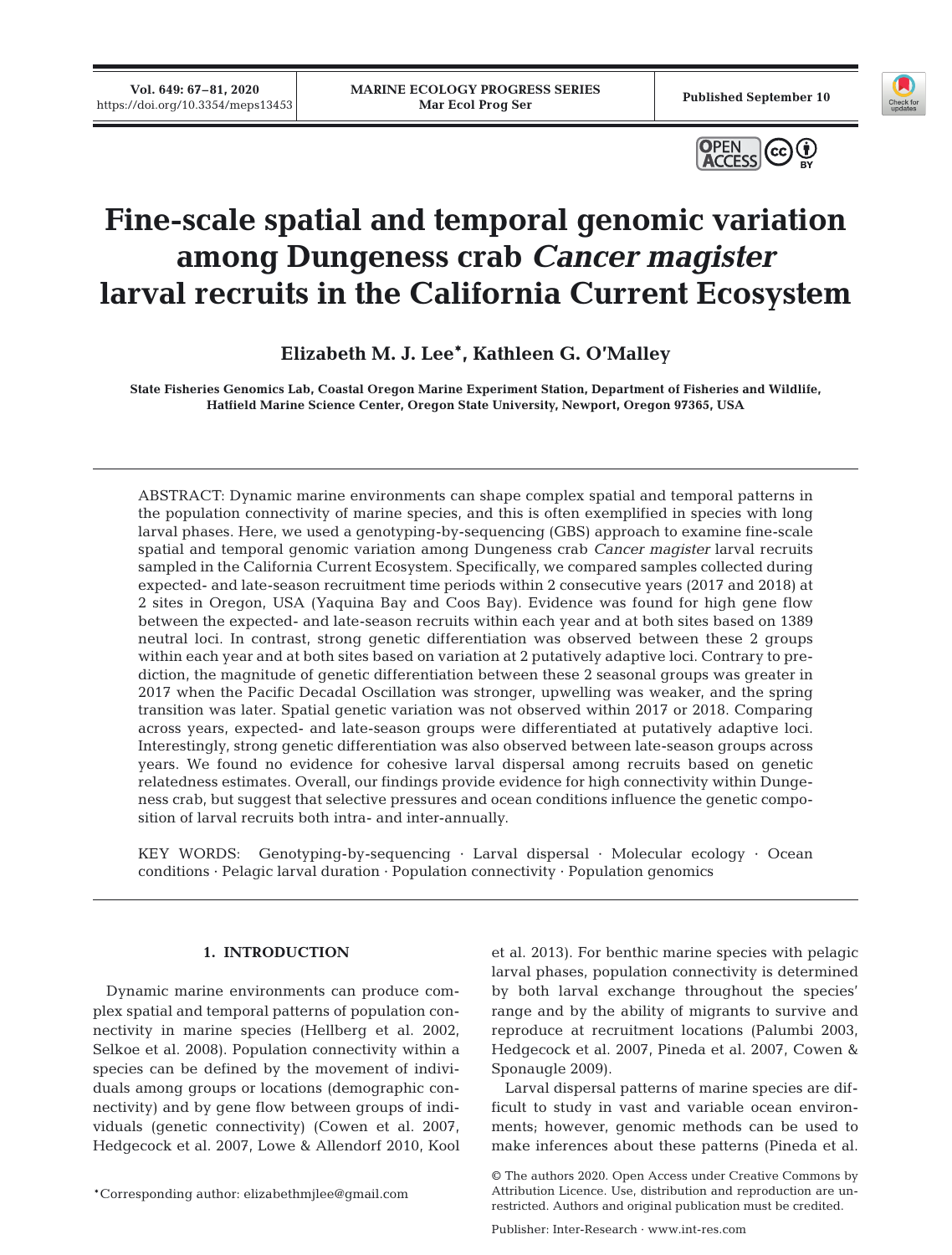2007, Selkoe & Toonen 2011, Marko & Hart 2018). Dispersal and survival of migrants influence the scale and rate at which genetic drift and natural selection occur (Grosberg & Cunningham 2001). Therefore, investigating the population genetic structure of a species provides an evolutionary supported framework for organism−environment interactions occurring within marine ecosystems and offers insight into larval dispersal patterns (Grosberg & Cunningham 2001, Hellberg 2009). Moreover, the recent development of genotyping-by-sequencing (GBS) methods has enabled a shift in how population genetic structure is studied in marine species: from using only presumably neutral loci to also incorporating putatively adaptive loci and testing for divergent selection (Angeloni et al. 2012, Narum et al. 2013, Li & Wang 2017). In some species, evidence for weak population genetic structure was found based on neutral loci while variation at putatively adaptive loci indicated divergent selection among populations (Nielsen et al. 2009, Gagnaire et al. 2015).

The Dungeness crab *Cancer (Metacarcinus) magister* is a valuable fishery species distributed throughout 3 large marine ecosystems along the west coast of North America: the California Current Ecosystem (CCE), the Salish Sea Ecosystem (SSE), and the Gulf of Alaska Ecosystem (GOA) (Wild & Tasto 1983, Rasmuson 2013). The North Pacific Current, which stems from the North Pacific Gyre, bifurcates into the northern-flowing Alaska Current and the southernflowing California Current at the junction of these 3 ecosystems (Checkley & Barth 2009). Reduced genetic connectivity between these ecosystems has been observed in marine species with long pelagic larval durations (PLDs) (e.g. shore crab *Hemigrapsus nu dus*, hermit crab *Pagurus hirsutiusculus*; Kelly & Palumbi 2010). In previous population genetic studies of adult benthic stage Dungeness crab from the CCE, SSE, and GOA, genetic differentiation was ob served within and between ecosystems based on variation at neutral loci (microsatellites) (Jackson & O'Malley 2017, O'Malley et al. 2017, Jackson et al. 2017).

Larval dispersal promotes genetic connectivity within Dungeness crab, since movement of the benthic invertebrate is restricted (Diamond & Hankin 1985, Hildenbrand et al. 2011, Rasmuson 2013). The PLD of the Dungeness crab is documented as 3−4 mo long (Wild & Tasto 1983). After hatching, the Dungeness crab develops through 5 pelagic zoeal stages into a final pelagic megalopa stage, which recruits to the nearshore benthic environment (Wild & Tasto 1983). During the PLD, dispersal is influenced by

ocean conditions (including physical oceanography) and behavior of the megalopae (Rasmuson & Shanks 2014). The influence of ocean conditions on recruitment success has been studied by monitoring megalopae recruitment timing and abundance in Coos Bay, Oregon, USA, (CCE) for over 2 decades (Shanks & Roegner 2007, Shanks et al. 2010, Rasmuson 2013, Shanks 2013, Rasmuson & Shanks 2020). Based on this long-term timeseries, the researchers observed that years characterized by stronger negative Pacific Decadal Oscillation (PDO) indices, stronger upwelling, and earlier physical spring transitions were correlated with higher levels of megalopae recruitment (Shanks & Roegner 2007, Shanks et al. 2010, Shanks 2013). These ocean conditions impact northern and southern alongshore transport and transport across the continental shelf.

Dungeness crab larval hatch timing varies with latitude and occurs later in the year within the northern range of the species, resulting in recruitment timing differences between ecosystems (i.e. CCE, SSE, GOA) (reviewed by Rasmuson 2013). The previously mentioned long-term studies on megalopae recruitment in Coos Bay have consistently documented recruitment later into the year than expected for the CCE (Shanks & Roegner 2007, Shanks et al. 2010, Shanks 2013). Since the timing of this late-season recruitment matches that of northern ecosystems (GOA and SSE), researchers hypothesize that the April through July ('expectedseason') megalopae recruits originate from within the CCE, but the August through September ('lateseason') megalopae recruits originate from the GOA or SSE (Shanks 2013). This hypothesis is supported by the finding that higher abundances of late-season recruits were observed during years with a stronger negative PDO index, which has been correlated with a stronger southward transport in the CCE (Keister et al. 2011, Shanks 2013). Since genetic differentiation has been observed between adult Dungeness crabs from different ecosystems (CCE, SSE, and GOA) (Jackson & O'Malley 2017, O'Malley et al. 2017, Jackson et al. 2017), genetic approaches can be used to test the hypothesis that late-season recruits in Coos Bay originate from a northern ecosystem; specifically, by quantifying the magnitude of genetic differentiation between expected-season and late-season recruits.

In a prior study, we used a GBS approach to examine genetic variation at both neutral and adaptive loci within the 2014 Dungeness crab megalopae recruits in Coos Bay. We found evidence for weak but significant genetic differentiation between expected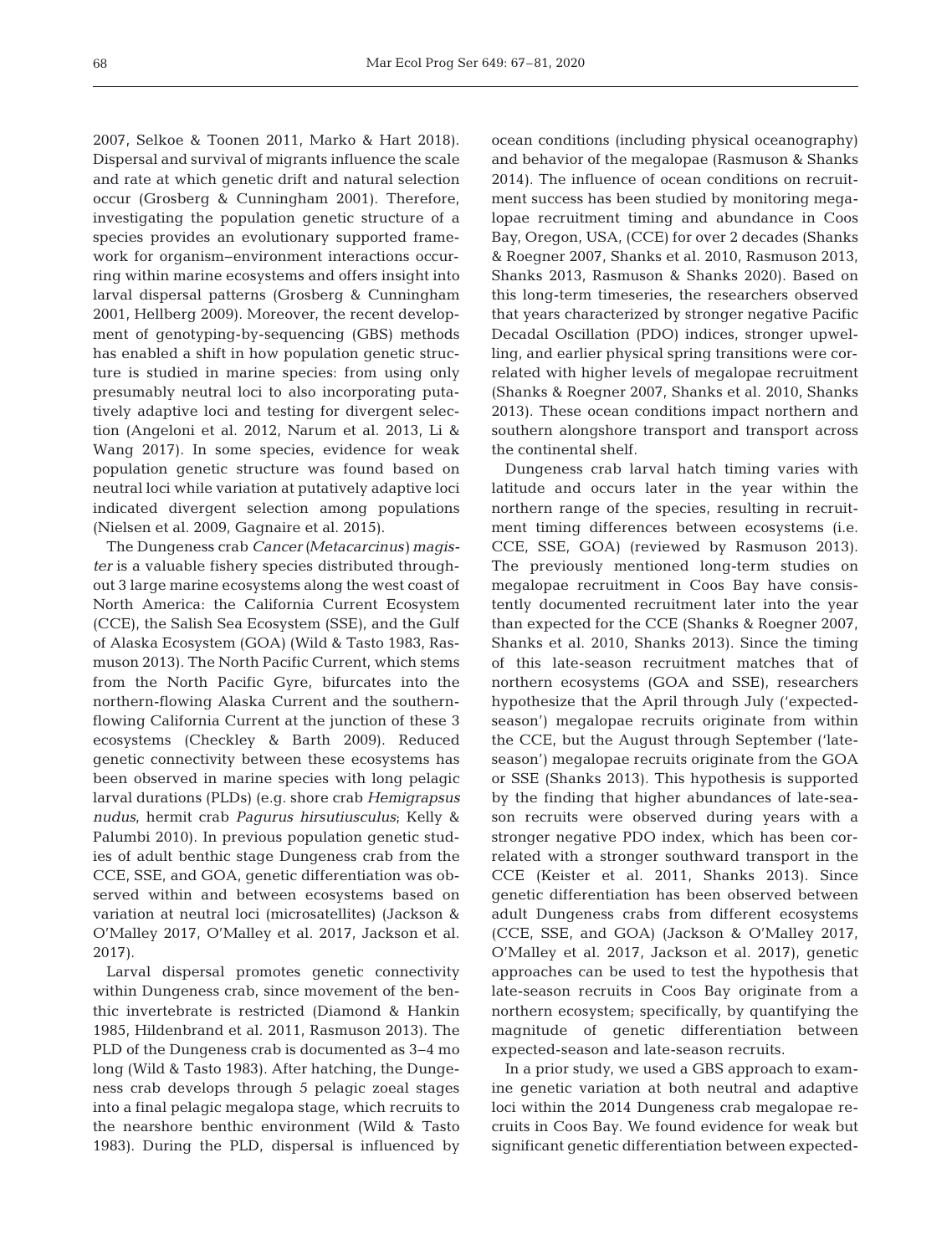season recruits (May) and late-season recruits (September) based on variation at 1913 neutral loci and strong genetic differentiation based on variation at 2 putatively adaptive loci (Lee & O'Malley 2020). The inference of the findings was limited due to only 1 year of data from a single location. However, the established methods and intriguing findings warran ted further examination of fine-scale spatial and temporal patterns of genetic differentiation among Dungeness crab recruits using both neutral and adaptive loci.

Here, we again used a GBS approach, and tested for genetic differentiation among Dungeness crab megalopae recruits in 2 consecutive years and at 2 sites in the CCE. Our first objective was to test for intra-annual genetic differentiation between recruiting Dungeness crab megalopae in Coos Bay and Ya quina Bay, Oregon. We hypothesized that expectedseason recruits would be genetically differentiated from late-season recruits at both neutral and putatively adaptive loci if they originated from different ecosystems with divergent selective pressures. Our second objective was to test if the magnitude of intraannual genetic differentiation among the recruiting megalopae at the 2 sites varied across years, 2017 and 2018. We hypothesized that intra-annual genetic differentiation would be greater in 2018 when the positive PDO was weaker (Table 1), indicating the southern-flowing California Current was stronger, resulting in higher abundances of late-season re cruits. Our third objective was to test for relatedness among individual Dungeness crab megalopae within the 2 CCE sites. We hypothesized that collections of recruiting Dungeness crab megalopae would exhibit higher relatedness than expected by chance and would contain full-siblings or half-siblings if cohesive larval dispersal occurred during the 3–4 mo larval phase.

## **2. MATERIALS AND METHODS**

#### **2.1. Sample collection**

In 2017 and 2018, Dungeness crab megalopae recruits were collected from 2 sites within the CCE: Coos Bay (43.34° N, 124.33° W) and Yaquina Bay (44.62° N, 124.05° W), Oregon, USA (Fig. 1). At each site, a light trap was fished daily from 1 April through 31 October in 2017 and from 1 March through 31 October in 2018, following the methodology of Shanks et al. (2010). The daily abundance of megalopae caught in each trap was recorded.

For each site and year, 47 Dungeness crab megalopae were randomly selected for sequencing from the first day when more than 50 megalopae were collected and from the last day when more than 50 megalopae were collected (i.e. 8 collection timepoints; Fig. 2, Table 2). Collection timepoints were categorized as expected-season (April−July) or late-season (August–September), based on CCE life history timing documented in the literature (Rasmuson 2013, Shanks 2013). Megalopae from these 8 collection timepoints were preserved in 95% ethanol for genetic analyses.

# **2.2. DNA sequencing, loci identification, and single nucleotide polymorphism (SNP) calling**

Individual megalopae were homogenized using a TissueLyser II (Qiagen), and genomic DNA was ex tracted from each megalopa using a DNeasy Blood and Tissue Kit (Qiagen). A modified version of the Elshire et al. (2011) GBS method was used to construct 4 libraries, each composed of 96 uniquely barcoded individual megalopae (Lee & O'Malley 2020). The DNA of each megalopa was cut into fragments through a double digestion with 2 high-fidelity re striction enzymes, *Sbf*I and *Msp*I. A unique barcode was then ligated to the DNA fragments of each sample, which allows for the identification of each sample when pooled. The DNA samples were pooled into groups (libraries) of 94 samples with 2 sample replicates, and the multiplexed DNA was amplified with Illumina sequencing primers using polymerase chain reaction (PCR). No size selection was performed on the libraries in order to capture a larger number of sequences for downstream analyses. The libraries were purified using a QIAquick PCR Purification Kit (Qiagen). Prior to sequencing, an Agilent 2100 Bioanalyzer (Agilent Technologies) was used to assess the library fragment sizes and infer the quality of the libraries. After quality assessment, each GBS library

Table 1. Ocean conditions in the California Current Ecosystem in 2017 and 2018: Pacific Decadal Oscillation (sum of monthly index January−July; JISAO 2019), upwelling (sum of daily upwelling index March−September; units: Mt s−1 per 100 m of coastline; PFEL 2019), and physical spring transition (day of the year; Bograd et al. 2009)

| Ocean condition             | Mean<br>$(1998 - 2016)$ | 2017 | 2018 |
|-----------------------------|-------------------------|------|------|
| Pacific Decadal Oscillation | 1.38                    | 5.18 | 1.31 |
| Upwelling                   | 3827                    | 3205 | 4377 |
| Spring transition           | 104                     | 115  | 104  |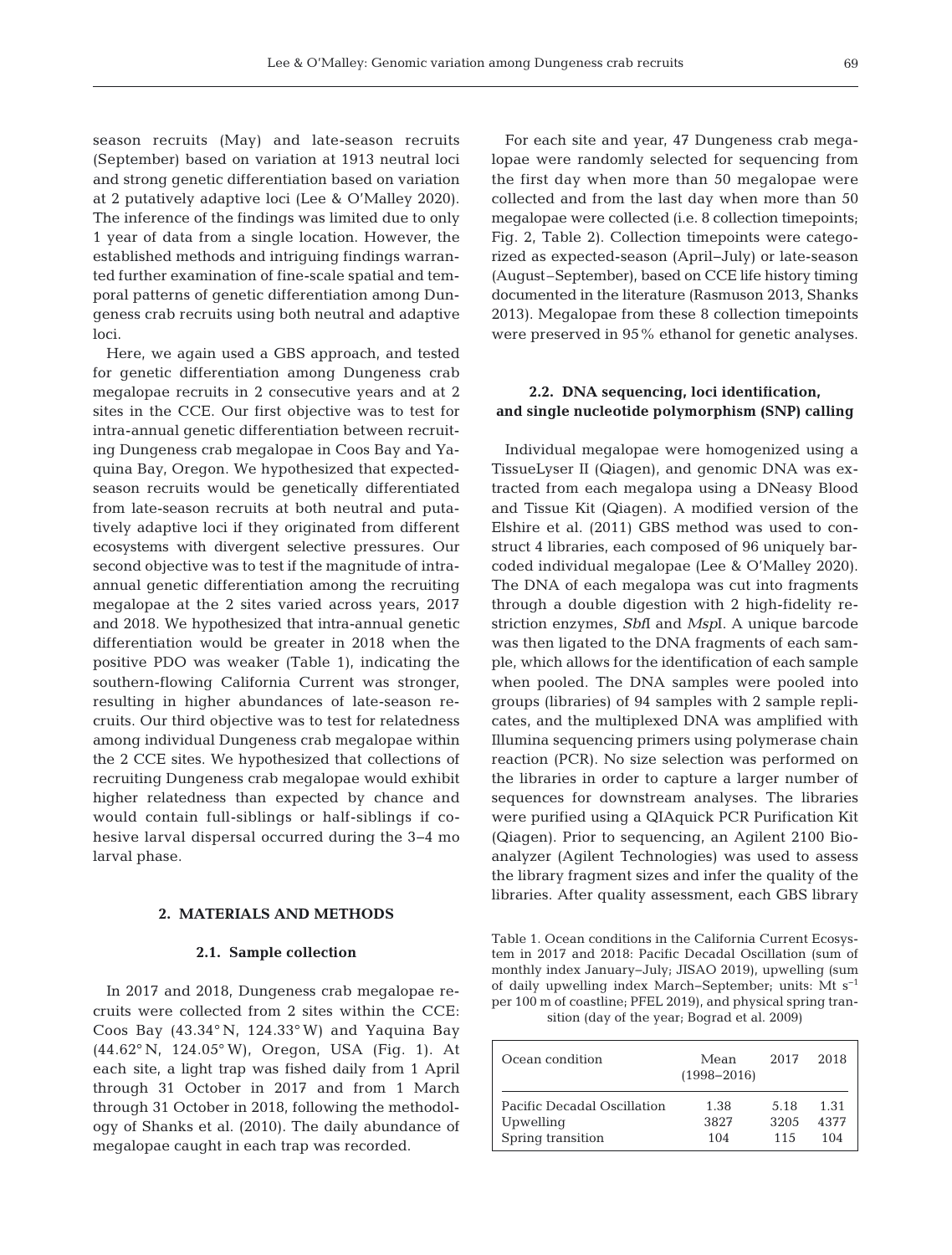$50^{\circ}$ N 48°N  $46°N$ California Current Ecosystem **Yaquina Bay** *<u>United</u>* States 44°N **Coos Bay** 42°N  $40°N$  $38°N$ 200 km  $36°N$  $126^{\circ}$ W  $124^{\circ}$ W  $122^{\circ}$ W 128°W 120°W 118°W  $130°W$ Longitude

Fig. 1. Location of study sites in the California Current Ecosystem: Yaquina Bay and Coos Bay, Oregon, USA

was sequenced on a single lane of an Illumina HiSeq 3000 using 150 bp paired-end sequencing chemistry. Following the bioinformatic methods (documented in Text S1 in the Supplement at [www. int-res. com/](https://www.int-res.com/articles/suppl/m649p067_supp.pdf) articles/suppl/m649p067\_supp.pdf), the raw sequence reads were assessed and filtered for quality and then the 'stacks' v. 2.2 program (Catchen et al. 2011, 2013, Rochette & Catchen 2017) was used to identify a set of polymorphic loci within the samples and call SNPs between individuals.

## **2.3. Calculating summary statistics**

Population genetic summary statistics were calculated among megalopae within each collection timepoint based on SNP genotypes of each sample. Expected heterozygosity  $(H_e)$ , observed heterozygosity  $(H_0)$ , inbreeding coefficient  $(F_{IS})$ , and allelic richness  $(A_R)$  were calculated using the program R v. 3.5.0 (R Core Team 2019) with the R package 'hierfstat' v. 0.4.22 (Goudet 2005). To test if  $F_{\text{IS}}$  was significantly different from 0 (excess or deficit of heterozygotes) within each collection timepoint, a 95% confidence interval was calculated with 10 000 bootstraps across all loci. The R package 'whoa' v. 0.0.1 (Anderson 2018) was used to examine the loci and estimate heterozygote miscall rate. The R package 'pegas' v. 0.10 (Paradis 2010) was used to determine if any loci within each collection timepoint departed from Hardy-Weinberg proportions (HWPs) with an exact test (Wigginton et al. 2005), and p-values were adjusted for multiple testing by applying a false discovery rate (FDR) correction (q-value  $< 0.05$ ). The R package 'adegenet' v. 2.1.1 (Jombart et al. 2010) was used to conduct a discriminate analysis of principal components (DAPC) of all loci.

#### **2.4. Identifying putatively adaptive loci**

We tested for putatively adaptive differences between the expected-season and late-season megalopae recruits. Three outlier detection programs were used to identify loci with high  $F_{ST}$  (fixation index) estimates. The statistical approaches and error rates differ among the 3 programs (Narum & Hess 2011). The program 'bayescan' v. 2.1 (Foll & Gaggiotti 2008) was used with a prior of 100 and an FDR threshold of 0.05 (q-value). The program 'outflank' v. 0.2 (Whitlock & Lotterhos 2015) was used with an FDR threshold of 0.01 (q-value). The program 'fsthet' v. 1.0.1 (Flanagan & Jones 2017) was used with a 95% confidence interval. To conservatively identify outlier loci and reduce false positives, only loci identified by all 3 outlier detection programs were categorized as putatively adaptive loci for downstream analyses. The allele frequencies of the putatively adaptive loci were determined for each collection timepoint using the program 'vcftools' v. 0.1.13 (Danecek et al. 2011). The consensus sequences of the putatively adaptive loci were compared to the National Center for Biotechnology Information (NCBI) database using BLASTN and the 'somewhat similar sequences' parameter (Altschul et al. 1990).

#### **2.5. Genetic differentiation analyses**

The R package 'stampp' v. 1.5.1 (Pembleton et al. 2013) was used to calculate pairwise  $F_{ST}$  estimates



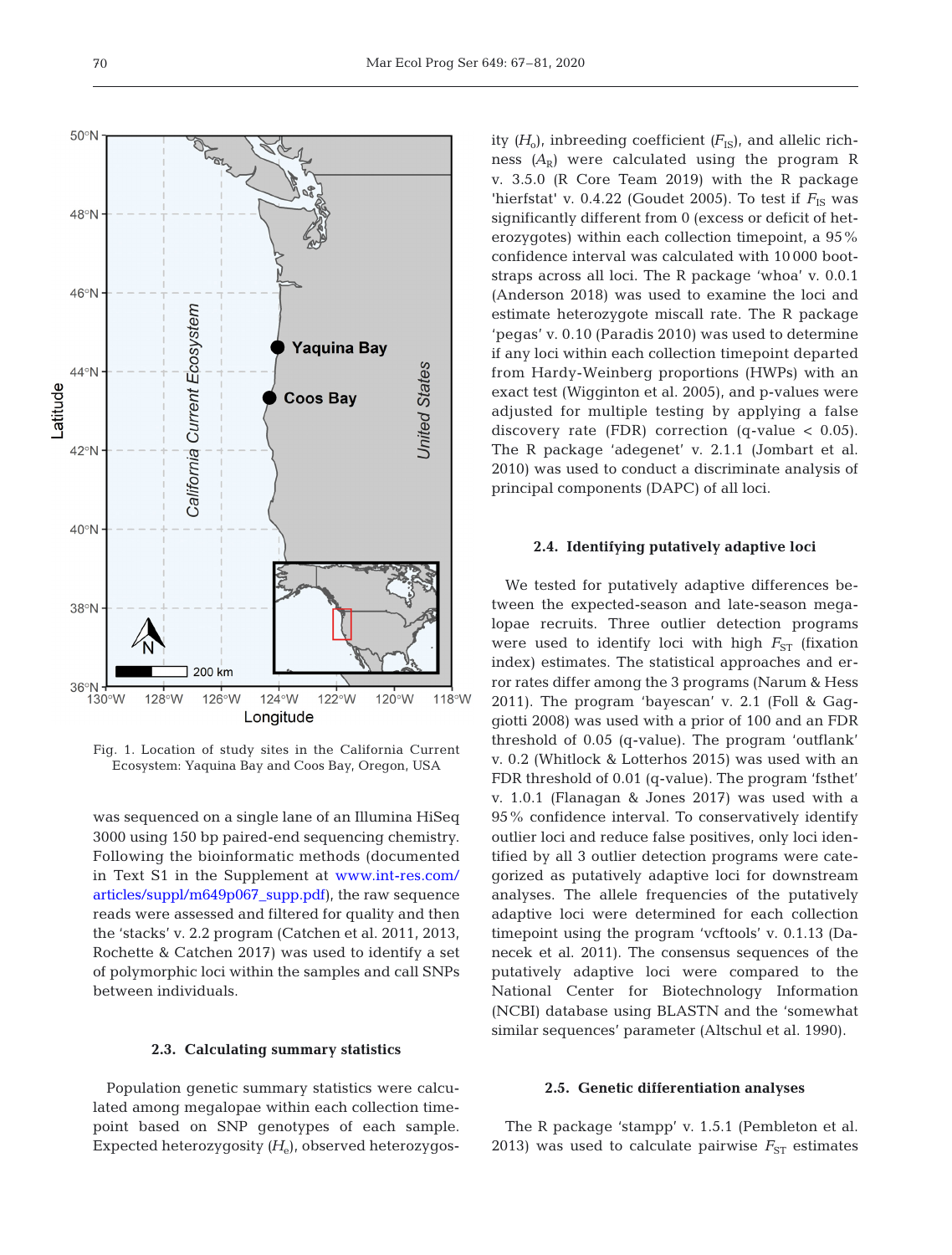

Fig. 2. Daily catch (log) of Dungeness crab megalopae from light traps fished in Coos Bay and Yaquina Bay, Oregon, in 2017 and 2018. Red dotted line indicates the divide between expected-season and late-season recruits (day of the year 213: 1 August). The red asterisks indicate the collection timepoints for genomic analysis within each year and site

(Weir & Cockerham 1984) between each collection timepoint, site, and year using presumably neutral loci, putatively adaptive loci, and combined neutral and adaptive loci. Significance of the pairwise  $F_{ST}$ estimates based on neutral loci were quantified using 10 000 bootstraps across all loci to determine 95% confidence intervals and associated p-values. The pvalues were adjusted for multiple testing with an FDR correction (q-value  $< 0.05$ ).

## **2.6. Estimating the effective number of breeders**

The effective number of breeders  $(N_b)$  of each collection timepoint and each year was estimated using 'NeEstimator' v. 2.1 (Do et al. 2014) with the singlesample linkage disequilibrium method (Waples & Do 2010). Only neutral loci were used in the analyses. A p-critical value of 0.02 was used for analysis of each collection timepoint and a p-critical value of 0.01 was used for analysis of each year.

#### **2.7. Relatedness analyses**

To test for evidence of cohesive larval dispersal among the Dungeness crab megalopae recruits, relatedness (r) among individuals within each collection timepoint was measured. Only neutral loci were used in the relatedness analyses. All 7 relatedness estima-

Table 2. Number of Dungeness crab megalopae sampled at 2 sites in Oregon, USA, at each collection timepoint

| Year | Site        | Month  | Dav | Recruitment<br>season | n  |
|------|-------------|--------|-----|-----------------------|----|
| 2017 | Coos Bay    | April  | 4   | Expected              | 47 |
|      |             | August | 26  | Late                  | 47 |
|      | Yaquina Bay | April  | 4   | Expected              | 48 |
|      |             | August | 26  | T.ate                 | 48 |
| 2018 | Coos Bay    | April  | 6   | Expected              | 47 |
|      |             | June   | 20  | Expected              | 44 |
|      | Yaquina Bay | April  | 6   | Expected              | 45 |
|      |             | August | 27  | Late                  | 45 |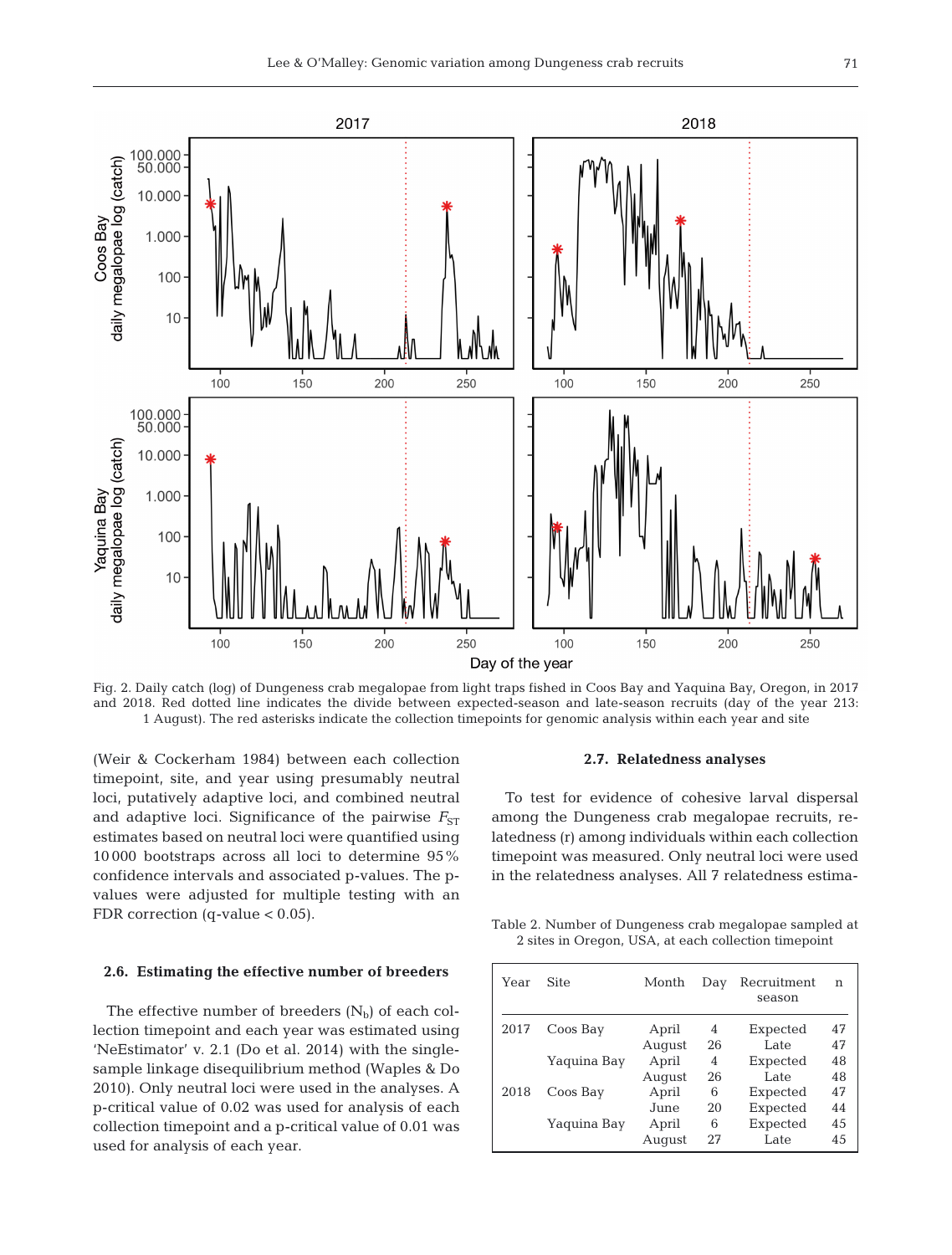tors included in the 'coancestry' v. 1.0.1.9 (Wang 2011) program were implemented with 1000 pairs of simulated dyads and 6 defined relationship types (including half siblings and full siblings) using 100 simulated datasets. For each method, a Pearson's correlation coefficient was calculated between the simulated data and the observed kinship to determine the accuracy of each method (Table S1). The dyadic likelihood estimator of Milligan (2003) was chosen as the best estimator to test for relatedness among Dungeness crab megalopae recruits because it had the highest Pearson's correlation coefficient. Based on the 'coancestry' (Wang 2011) simulations with defined kinship pairs, it was determined that an r-value >0.25 between dyads was the appropriate threshold for identifying true half-siblings and full-siblings with  $0 \pm 0$  (mean  $\pm$  SD) false positives and  $1.2 \pm 2.7$  false negatives per 100 datasets simulated. Using the empirical data, relatedness values were estimated for every megalopae dyad within each collection timepoint. Any dyads with rvalues indicating half or full siblings  $(r > 0.25)$  were reported. Additionally, the overall relatedness value of each collection timepoint was calculated, and significant differences between the relatedness estimates were determined using 1000 permutations and 95% confidence intervals.

## **3. RESULTS**

# **3.1. Intra-annual variation in megalopae recruitment within Coos and Yaquina Bays**

Megalopae recruitment varied between the 2 seasons (expected and late) and between the 2 sites (Coos Bay and Yaquina Bay) (Fig. 2, Table 3). In 2017, over 10 times more total megalopae were trapped in Coos Bay than Yaquina Bay, and more late-season megalopae were trapped in Coos Bay

than Yaquina Bay. In 2018, over twice as many megalopae were trapped in Coos Bay than Yaquina Bay (Fig. 2, Table 3); however, only 1 late-season megalopa recruit was trapped in Coos Bay and 306 were trapped in Yaquina Bay.

The timing of megalopae recruitment varied between the 2 sites (Fig. 2, Table 3). In 2017, recruitment in Coos Bay continued for 17 d longer than in Yaquina Bay. However, the highest daily recruitment abundance in 2017 occurred in early April at both sites, and recruits were observed from April through September. In 2018, recruitment in Yaquina Bay lasted 35 d longer than in Coos Bay. At both sites, the first megalopae recruits of the year were observed on 30 March, and similarly, the highest daily abundance of the year was recorded on 8 May at both sites. However, the last recruits were caught on 9 August in Coos Bay, whereas recruits were caught in Yaquina Bay through 13 September.

# **3.2. Inter-annual variation in megalopae recruitment within Coos and Yaquina Bays**

Ocean conditions (i.e. PDO, upwelling, and spring transition) differed between 2017 and 2018 (Table 1). Although both years were characterized by a positive PDO (defined by the sum of the monthly PDO index from January through July), the positive PDO was stronger in 2017, suggesting weaker southward transport. Annual upwelling (defined by the sum of the daily upwelling index from March through September) was lower in 2017 than 2018. Lastly, the physical spring transition occurred 11 d later in 2017 than 2018. The expectation based on previous re search of these ocean conditions and recruitment abundances (Shanks & Roegner 2007, Shanks et al. 2010, Shanks 2013) was that the total number of re cruits and the number of late-season recruits would be higher in 2018 than 2017.

At both sites, an order of magnitude fewer megalopae were trapped in 2017 than in 2018 (Table 3). Moreover, inter-annual comparisons of megalopae abundances within each site showed differences in recruitment patterns. In Coos Bay, fewer total megalopae were trapped in 2017 than in 2018; however, more late-season megalopae were trapped in 2017

Table 3. Historic mean Dungeness crab megalopae abundances recorded in 1998− 2001 and 2007−2016 in Coos Bay (Shanks 2013, A. Shanks upubl. data) and megalopae abundances in Coos Bay and Yaquina Bay in 2017 and 2018

| Year             | <b>Site</b> | Total<br>megalopae | Expected-<br>season<br>megalopae | Expected-<br>season | Late-<br>season<br>% of total megalopae | Late-<br>season<br>$%$ of total |
|------------------|-------------|--------------------|----------------------------------|---------------------|-----------------------------------------|---------------------------------|
| Historic<br>mean | Coos Bay    | 719182             | 677493                           | 94.20               | 41689                                   | 5.80                            |
| 2017             | Coos Bay    | 117359             | 109983                           | 93.72               | 7376                                    | 6.28                            |
|                  | Yaquina Bay | 11960              | 11385                            | 95.19               | 575                                     | 4.81                            |
| 2018             | Coos Bay    | 1 501 314          | 1 501 313                        | 100.00              | 1                                       | 0.00                            |
|                  | Yaquina Bay | 635485             | 635179                           | 99.95               | 306                                     | 0.05                            |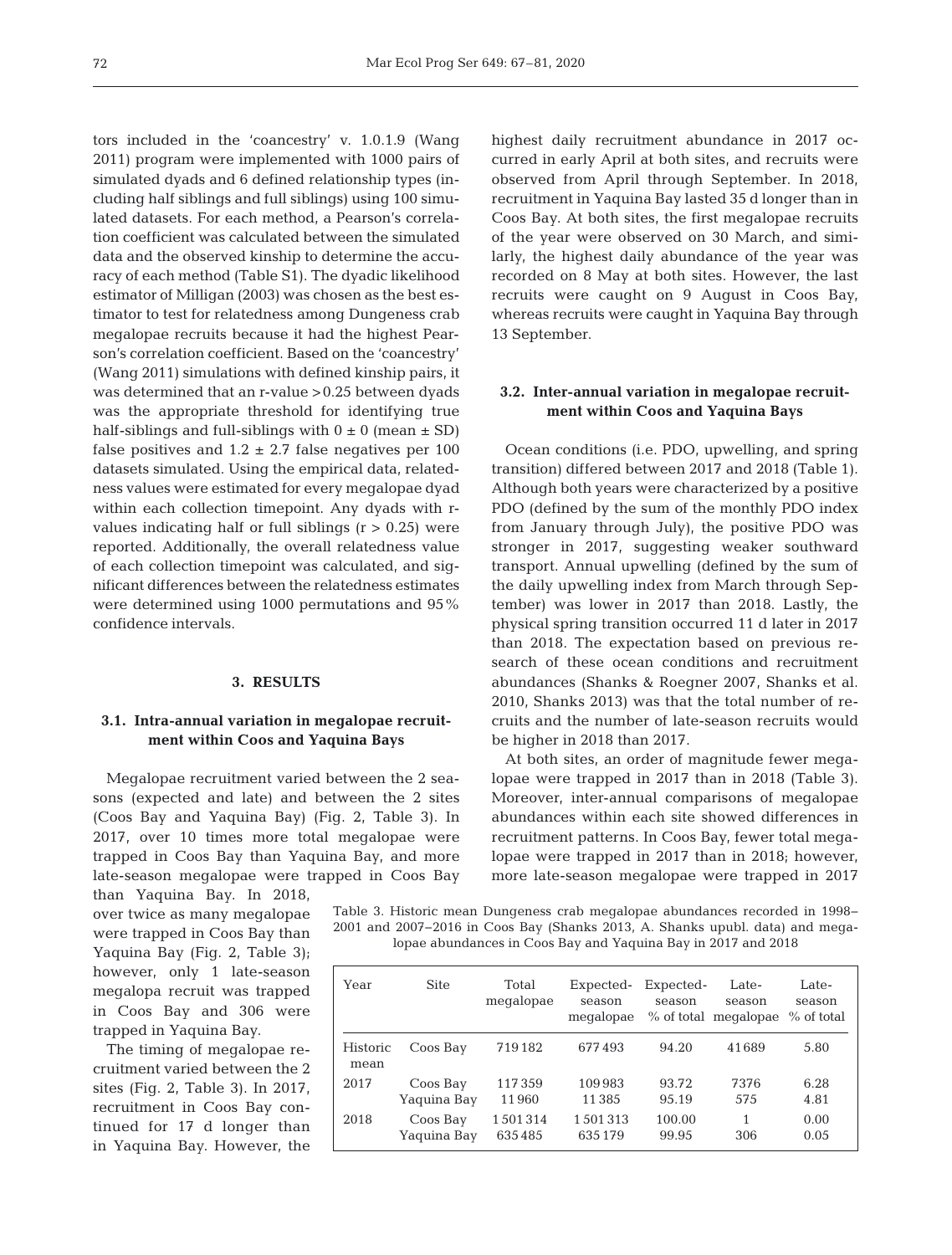than in 2018, only 1 late-season megalopa was trapped in 2018. The Coos Bay recruitment season was 47 d shorter in 2017 than in 2018. In Yaquina Bay, fewer megalopae were trapped in 2017 than in 2018, but in 2017, slightly more late-season megalopae were trapped than in 2018 (Table 3). The length of the Yaquina Bay recruitment season was 17 d shorter in 2017 than in 2018.

## **3.3. Genetic sampling**

The 2017 megalopae used for sequencing were collected on the same day at both sites: 4 April (expectedseason) and 26 August (late-season) (Table 2). Since the lengths of the recruitment seasons differed be tween the 2 sampling sites in 2018, only the expectedseason collection timepoints were from the same day at both sites: 6 April. The late-season collection timepoint from Yaquina Bay was 27 August. Late-season megalopae were not available from Coos Bay in 2018; instead, a second expected-season collection timepoint in Coos Bay was 20 June.

### **3.4. Calculating summary statistics**

After filtering the sequence reads of the 4 GBS libraries (Text S2 and Fig. S1), 371 megalopae and 1391 loci remained for analysis (Table S2). Minimal differences were observed in genetic diversity measures among the 8 collection timepoints (Table 4). The range of allelic richness was 1.491−1.501. Furthermore, *H*<sup>e</sup> (range: 0.2682−0.2745) was greater than *H*<sup>o</sup> (range: 0.2377−0.2490), and all collection timepoints were significant for heterozygote deficiency with a

95% confidence interval  $(F_{\text{IS}})$ range: 0.0837−0.1047). With the exception of the Yaquina Bay samples from 2017, the expectedseason collection timepoints hadlower inbreeding coefficients *(F<sub>IS</sub>)* than the late- season collection timepoints. A range of 54−90 loci within each collection timepoint were found to deviate from HWP (Table S3). However, these loci were not removed from the dataset because substructure may be present within collection timepoints; adult reproduction occurs among groups of individuals with in limited geographic areas, and

the groups of larvae mix offshore prior to recruitment and sampling. Filtering the sequences and loci reduced the chance that deviations from HWP were a result of genotyping errors or null alleles. The DAPC indicated that 2 groups could be differentiated among 1391 loci using more than 10 principal components (Fig. S2).

#### **3.5. Identifying putatively adaptive loci**

To identify putatively adaptive loci between expec ted- and late-season recruits, all April collection time points  $(n = 4)$  were grouped together to represent expected-season recruits, and all August collection timepoints  $(n = 3)$  were grouped together to represent late-season recruits. The June 2018 expected-season collection timepoint in Coos Bay was excluded from the dataset when testing for outliers. Two putatively adaptive loci (CLocus\_24 and CLocus\_3063) were identified by all 3 outlier de tection programs (Tables S4 & S5). These 2 loci (>200 bp) did not align with the 2 putatively adaptive loci (>200 bp) identified by Lee & O'Malley (2020). The remaining 1389 loci were categorized as presumably neutral.

The 2 putatively adaptive loci had varying allele frequencies at each collection timepoint (Table 5). In 2017, the allele frequencies at the 2 putatively adaptive loci differed between the expected- and lateseason collection timepoints at both sites. In 2018, the allele frequencies at CLocus\_3063 were different between expected- and late-season collection timepoints, and the allele frequencies at CLocus\_24 were more similar between expected- and late-season collection timepoints. One of the 2 putatively adaptive

Table 4. Genetic summary statistics for 2017 and 2018 expected-season and lateseason Dungeness crab megalopae from Coos Bay and Yaquina Bay, Oregon, based on variation at 1391 loci. Number of individuals genotyped (n), expected heterozygosity  $(H_e)$ , observed heterozygosity  $(H_o)$ , inbreeding coefficient  $(F_{IS})$ , and allelic richness (A<sub>R</sub>) are listed for the expected-season and late-season megalopae at each site for each year

| Year Site |             | Month           | Recruitment<br>season | $\mathsf{n}$ | $H_{\scriptscriptstyle{\Theta}}$ | $H_{\alpha}$     | $F_{\rm IS}$            | $A_{\rm R}$    |
|-----------|-------------|-----------------|-----------------------|--------------|----------------------------------|------------------|-------------------------|----------------|
| 2017      | Coos Bay    | April<br>August | Expected<br>Late      | 47<br>47     | 0.2697<br>0.2689                 | 0.2451<br>0.2377 | 0.0877<br>0.1047        | 1.494<br>1.492 |
|           | Yaquina Bay | April<br>August | Expected<br>Late      | 48<br>48     | 0.2712<br>0.2682                 | 0.2400           | 0.2415 0.1022<br>0.0962 | 1.496<br>1.491 |
| 2018      | Coos Bay    | April<br>June   | Expected<br>Expected  | 47<br>44     | 0.2724<br>0.2731                 | 0.2474<br>0.2461 | 0.0909<br>0.0950        | 1.498<br>1.499 |
|           | Yaquina Bay | April<br>August | Expected<br>Late      | 45<br>45     | 0.2732<br>0.2745                 | 0.2490<br>0.2481 | 0.0837<br>0.0946        | 1.499<br>1.501 |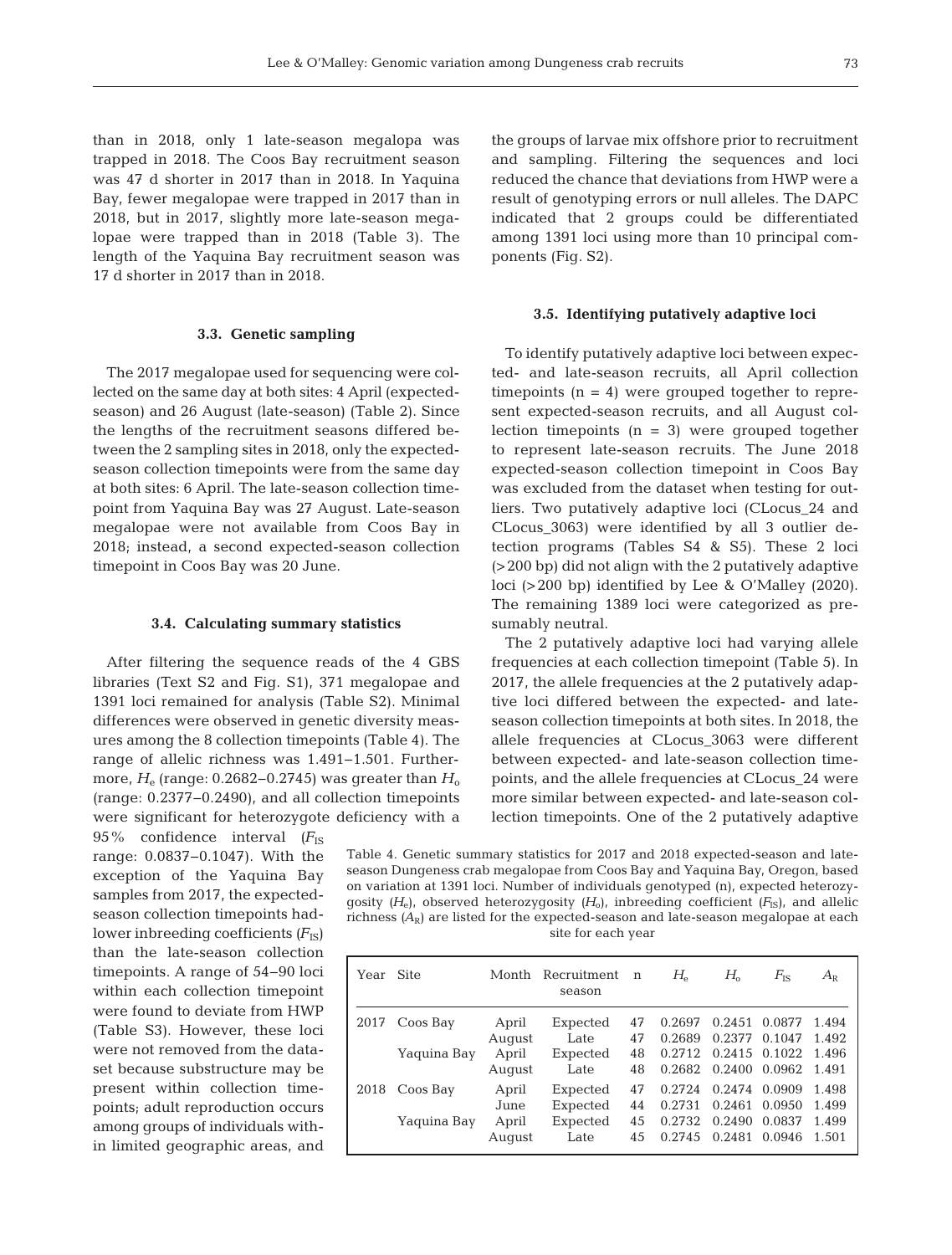| Year | <b>Site</b> |        | Month    |    | Recruitment | n           | CLocus 24-  |             | CLocus $3063 -$ |  |  |
|------|-------------|--------|----------|----|-------------|-------------|-------------|-------------|-----------------|--|--|
|      |             |        | season   |    | A Frequency | T Frequency | C Frequency | T Frequency |                 |  |  |
| 2017 | Coos Bay    | April  | Expected | 47 | 0.9545      | 0.0455      | 0.6316      | 0.3684      |                 |  |  |
|      |             | August | Late     | 47 | 0.4545      | 0.5455      | 0.2702      | 0.7297      |                 |  |  |
|      | Yaquina Bay | April  | Expected | 48 | 0.9268      | 0.0732      | 0.7368      | 0.2632      |                 |  |  |
|      |             | August | Late     | 48 | 0.3780      | 0.6220      | 0.2632      | 0.7368      |                 |  |  |
| 2018 | Coos Bay    | April  | Expected | 47 | 0.9047      | 0.0953      | 0.8461      | 0.1539      |                 |  |  |
|      |             | June   | Expected | 44 | 0.9000      | 0.1000      | 0.7142      | 0.2858      |                 |  |  |
|      | Yaquina Bay | April  | Expected | 45 | 0.8536      | 0.1464      | 0.7875      | 0.2125      |                 |  |  |
|      |             | August | Late     | 45 | 0.9744      | 0.0256      | 0.4054      | 0.5946      |                 |  |  |

Table 5. Allele frequencies at the 2 putatively adaptive loci (CLocus\_24 and CLocus\_3063) identified within the 2017 and 2018 expected-season and late-season Dungeness crab megalopae from Coos Bay and Yaquina Bay

loci (CLocus\_24) aligned to a sequence in the NCBI database with a low Expect value (E-value:  $2 \times 10^{-8}$ ), indicating a significant match to a predicted transcription factor, SOX-1-like in Pacific white shrimp *Litopenaeus vannamei* (NCBI Sequence ID: XM\_ 027382823.1).

### **3.6. Genetic differentiation**

Across sites, seasons, and years, the  $F_{ST}$  estimates based on variation at neutral loci were low  $(F_{ST}$  range: 0.0000−0.0012) and nonsignificant after applying an FDR correction (q-value < 0.05; Table 6). Similarly,  $F_{ST}$ estimates were nonsignificant when including both presumably neutral and the 2 putatively adaptive loci (Table S6).  $F_{ST}$  estimates based on variation at the 2 putatively adaptive loci (Table 7) were notably higher compared to those based on the neutral loci.

In 2017,  $F_{ST}$  estimates between expected- and lateseason recruits based on the putatively adaptive loci ranged from 0.3411−0.4209. The genetic differentiation was slightly lower in Coos Bay  $(F_{ST} = 0.3411)$ compared to Yaquina Bay  $(F_{ST} = 0.4209)$ . However, low genetic differentiation  $(F_{ST} = 0.0000$  and 0.0048) was observed when comparing seasonal groups be tween the 2 sites (e.g. expected-season from Yaquina Bay vs. expected-season from Coos Bay).

In 2018, the  $F_{ST}$  estimate between expected- and late-season recruits in Yaquina Bay based on the putatively adaptive loci was 0.2071 (Table 7). Due to low recruitment, there was no late-season collection timepoint in Coos Bay. When comparing the 2 expected-season collection timepoints (April and June) from Coos Bay, the  $F_{ST}$  estimate was 0. However, a comparison of the 2 Coos Bay expected-season collection timepoints (April and June) to the Yaquina Bay late-season collection timepoint resulted in  $F_{ST}$  estimates >0 (April  $F_{ST}$  = 0.1124 and June  $F_{ST}$  = 0.1333) but lower than the intra-annual  $F_{ST}$ estimates within Yaquina Bay. Similar to 2017, there was no genetic differentiation when comparing seasonal groups between the 2 sites. Comparison of the 2018 expected-season recruits between Coos

Table 6. Pairwise  $F_{ST}$  estimates based on variation at the 1389 neutral loci identified within Dungeness crab megalopae collected in 2017 and 2018. No comparisons were significant after false discovery rate (FDR) correction. Late-season collection timepoints (i.e. August) are shaded in gray. Pairwise  $F_{ST}$  comparisons between expected- and late-season samples are in **bold**. Intra-annual  $F_{ST}$  estimates are shaded blue while inter-annual  $F_{ST}$  estimates are not shaded

|      |             |        |        | 2017        |        |                     |        |               | 2018   |                     |
|------|-------------|--------|--------|-------------|--------|---------------------|--------|---------------|--------|---------------------|
|      |             |        |        | — Coos Bay— |        | $-Y$ aquina Bay $-$ |        | — $\cos$ Bay— |        | $-Y$ aquina Bay $-$ |
|      |             |        | April  | August      | April  | August              | April  | June          | April  | August              |
| 2017 | Coos Bay    | April  |        |             |        |                     |        |               |        |                     |
|      |             | August | 0.0011 |             |        |                     |        |               |        |                     |
|      | Yaquina Bay | April  | 0.0004 | 0.0006      |        |                     |        |               |        |                     |
|      |             | August | 0.0009 | 0.0005      | 0.0004 |                     |        |               |        |                     |
| 2018 | Coos Bay    | April  | 0.0000 | 0.0009      | 0.0007 | 0.0005              |        |               |        |                     |
|      |             | June   | 0.0008 | 0.0009      | 0.0000 | 0.0003              | 0.0000 |               |        |                     |
|      | Yaquina Bay | April  | 0.0000 | 0.0012      | 0.0004 | 0.0008              | 0.0000 | 0.0007        |        |                     |
|      |             | August | 0.0000 | 0.0007      | 0.0007 | 0.0000              | 0.0008 | 0.0000        | 0.0000 |                     |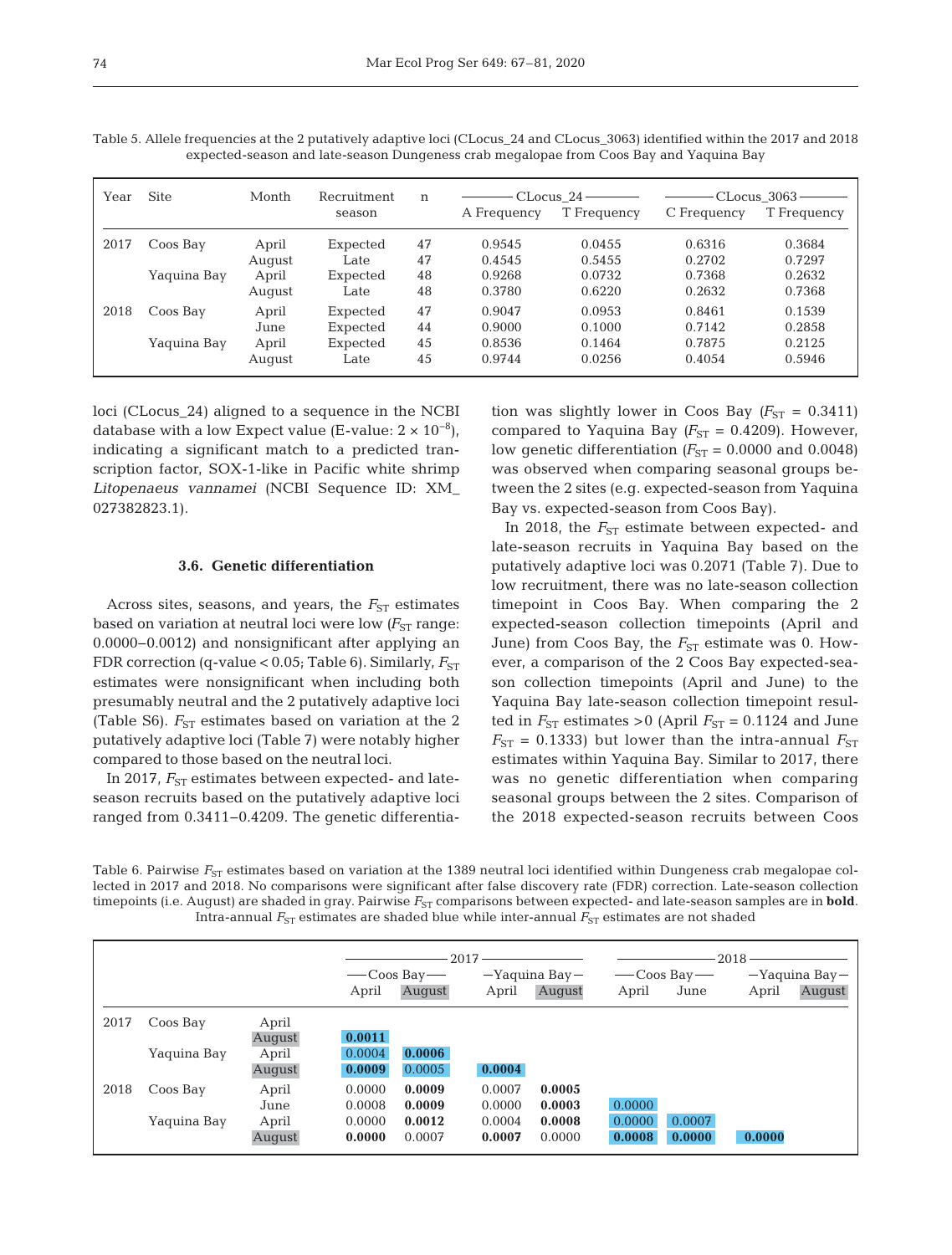Table 7. Pairwise *F<sub>ST</sub>* estimates based on variation at the 2 putatively adaptive loci identified within Dungeness crab megalopae collected in 2017 and 2018. Late-season collection timepoints (i.e. August) are shaded in gray. Pairwise  $F_{ST}$  comparisons between expected- and late-season samples are in **bold**. Intra-annual *F*<sub>ST</sub> estimates are shaded blue while inter-annual *F*<sub>ST</sub> estimates are not shaded

|      |             |        |        | $-2017$ ———————— |        |                     |             |        | $-2018 \longrightarrow$ |        |
|------|-------------|--------|--------|------------------|--------|---------------------|-------------|--------|-------------------------|--------|
|      |             |        |        | — Coos Bay—      |        | $-Y$ aquina Bay $-$ | — Coos Bay— |        | $-Y$ aquina Bay $-$     |        |
|      |             |        | April  | August           | April  | August              | April       | June   | April                   | August |
| 2017 | Coos Bay    | April  |        |                  |        |                     |             |        |                         |        |
|      |             | August | 0.3411 |                  |        |                     |             |        |                         |        |
|      | Yaquina Bay | April  | 0.0048 | 0.3777           |        |                     |             |        |                         |        |
|      |             | August | 0.3896 | 0.0000           | 0.4209 |                     |             |        |                         |        |
| 2018 | Coos Bay    | April  | 0.0000 | 0.3273           | 0.0000 | 0.3736              |             |        |                         |        |
|      |             | June   | 0.0000 | 0.3381           | 0.0000 | 0.3833              | 0.0000      |        |                         |        |
|      | Yaquina Bay | April  | 0.0399 | 0.3569           | 0.0000 | 0.3978              | 0.0024      | 0.0000 |                         |        |
|      |             | August | 0.0687 | 0.2776           | 0.1590 | 0.3352              | 0.1124      | 0.1333 | 0.2071                  |        |

Bay and Yaquina Bay resulted in low  $F_{ST}$  estimates (0.0000 and 0.0024).

The magnitude of genetic differentiation between expected- and late-season recruits based on putatively adaptive loci was higher in 2017  $(F_{ST}$  range: 0.3411−0.4209) compared to 2018 (F<sub>ST</sub> range: 0.1124−0.2071; Table 7). Furthermore, greater differentiation was observed between 2017 and 2018 recruits  $(F_{ST}$  range: 0.0687-0.3978) than within the 2018 recruits (F<sub>ST</sub> range: 0.1124-0.2071; Table 7). Interestingly, the 2018 Yaquina Bay late-season re cruits were differentiated from the 2017 late-season recruits in both Yaquina Bay  $(F_{ST} = 0.3352)$  and Coos Bay  $(F_{ST} = 0.2776)$ .

## **3.7. Effective number of breeders**

The estimated  $N_b$  was high within each year and across all 8 collection timepoints, with the exception of the 2017 Coos Bay expected-season recruits (Table 8). Overall, recruits in 2017 had a lower  $N_b$  (13 611) than the recruits in 2018 (49 855). In 2017, the  $N_b$  estimates were lower for Coos Bay ( $N_b = 2772$ ) and 9390) compared to Yaquina Bay ( $N_b$  = infinite). Although the  $N_b$  estimates for the 2018 late-season recruits from Yaquina Bay and the June (expectedseason) recruits from Coos Bay were high  $(N_b =$ 21489 and 12 900, respectively), these values were lower than the  $N_b$  calculated at both sites for the April 2018 (expected-season) recruits ( $N_b$  = infinite).

#### **3.8. Relatedness analyses**

Using the dyadic likelihood estimator of Milligan  $(2003)$ , neither full-siblings nor half-siblings  $(r > 0.25)$ were observed within the megalopae sampled. Relatedness among megalopae dyads was low and never exceeded  $r = 0.1208$ ; the mean relatedness across all collection timepoints was  $0.0172$  (n = 8, Table 9). However, when comparing overall relatedness between collection timepoints, the relatedness estimate for the 2017 late-season recruits from Coos Bay  $(r = 0.0198)$ 

Table 8. Estimates of effective number of Dungeness crab breeders  $(N_b)$  with range of 95% confidence interval (CI) for each collection timepoint and year. Estimates based on the single-sample linkage disequilibrium method of Waples & Do (2008) with a p-critical value of 0.02 for collection timepoints and a p-critical value of 0.01 for years

| Year | <b>Site</b> | Month           | Recruitment season   | $\rm N_h$            | 95 % CI                                    | $N_{\rm b}$ | $95\%$ CI        |
|------|-------------|-----------------|----------------------|----------------------|--------------------------------------------|-------------|------------------|
| 2017 | Coos Bay    | April<br>August | Expected<br>Late     | 2772<br>9390         | $(1710 - 7252)$<br>$(2978 - Infinite)$     | 13611       | $(7940 - 47117)$ |
|      | Yaquina Bay | April<br>August | Expected<br>Late     | Infinite<br>Infinite | (6687–Infinite)<br>(8606–Infinite)         |             |                  |
| 2018 | Coos Bay    | April<br>June   | Expected<br>Expected | Infinite<br>12900    | $(6516 - Intinite)$<br>$(3141 - Infinite)$ | 49855       | (13010–Infinite) |
|      | Yaquina Bay | April<br>August | Expected<br>Late     | Infinite<br>21489    | $(4693 - Infinite)$<br>(3641–Infinite)     |             |                  |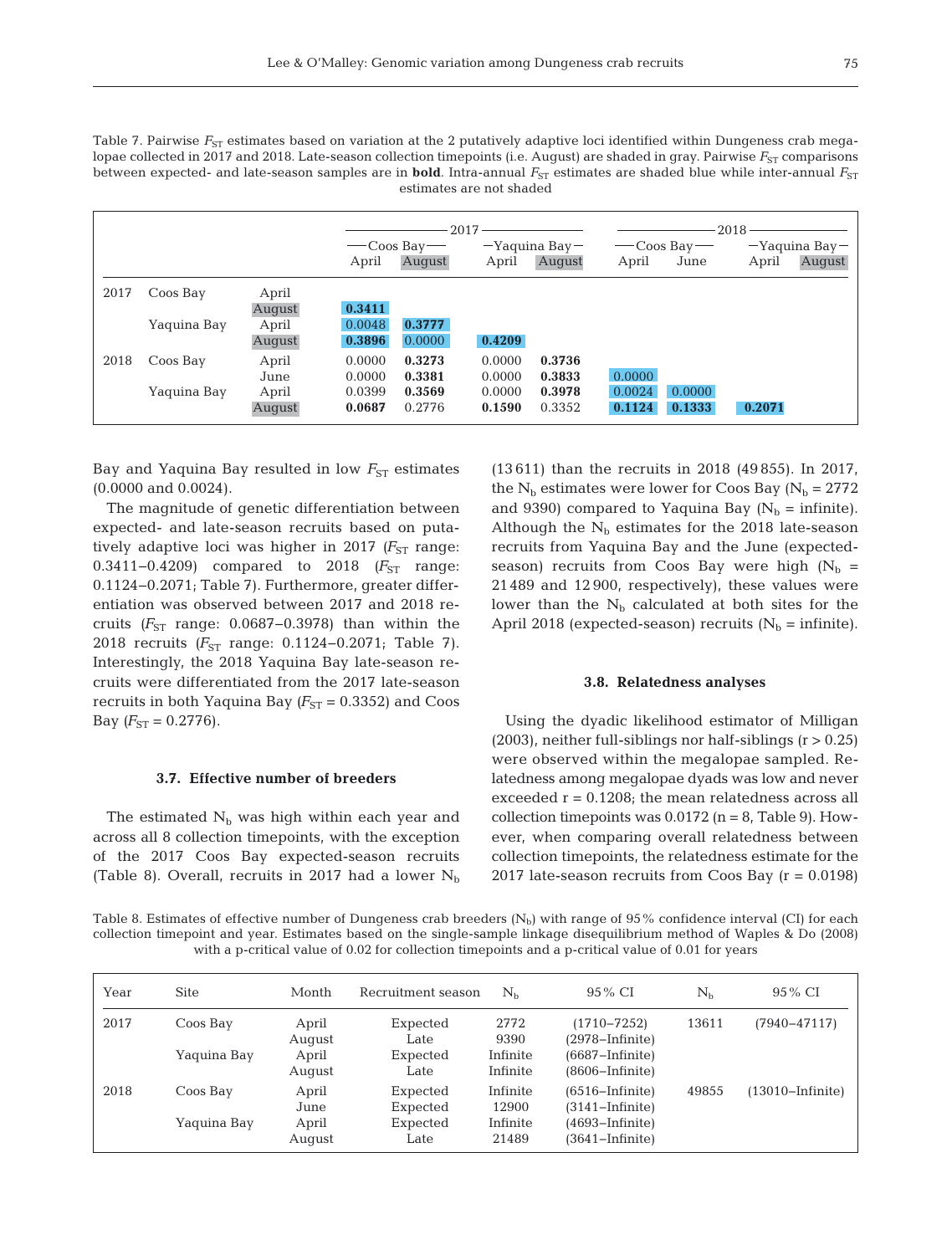| Table 9. Estimated relatedness (r) of Dungeness crab mega-    |  |  |  |  |  |  |  |  |  |
|---------------------------------------------------------------|--|--|--|--|--|--|--|--|--|
| lopae within each collection timepoint using the dyadic like- |  |  |  |  |  |  |  |  |  |
| lihood estimator of Milligan (2003). The relatedness among    |  |  |  |  |  |  |  |  |  |
| megalopae within the 2017 Coos Bay August timepoint (*)       |  |  |  |  |  |  |  |  |  |
| was significantly greater than all other timepoints (95% con- |  |  |  |  |  |  |  |  |  |
| fidence interval). Relatedness among megalopae within the     |  |  |  |  |  |  |  |  |  |
| 2018 Coos Bay April timepoint (†) was significantly less than |  |  |  |  |  |  |  |  |  |
| the 2017 Yaquina Bay April and August timepoints (##)         |  |  |  |  |  |  |  |  |  |
| $(95\%$ confidence interval)                                  |  |  |  |  |  |  |  |  |  |
|                                                               |  |  |  |  |  |  |  |  |  |

| Year | Site        | Month           | Recruitment<br>season | r                                                |
|------|-------------|-----------------|-----------------------|--------------------------------------------------|
| 2017 | Coos Bay    | April<br>August | Expected<br>Late      | 0.0168<br>$0.0198*$                              |
|      | Yaquina Bay | April<br>August | Expected<br>Late      | $0.0175$ <sup>††</sup><br>$0.0176$ <sup>††</sup> |
| 2018 | Coos Bay    | April<br>June   | Expected<br>Expected  | $0.0159$ <sup>†</sup><br>0.0169                  |
|      | Yaquina Bay | April<br>August | Expected<br>Late      | 0.0162<br>0.0166                                 |

was significantly greater than all other collection timepoints (r range: 0.0159−0.0176) at a 95% confidence interval. The relatedness estimate for the 2018 Coos Bay April expected-season recruits  $(r = 0.0159)$ was significantly lower than the relatedness estimates for the 2017 Yaquina Bay expected- and lateseason recruits  $(r = 0.0175$  and 0.0176, respectively).

## **4. DISCUSSION**

We found evidence for spatial and temporal genetic homogeneity among Dungeness crab megalopae recruits in the CCE based on variation at neutral loci. However, based on variation at 2 putatively adaptive loci, genetic differentiation between expected-season (April and June) and late-season (August) re cruits was detected across sites and years. Contrary to our hypothesis that genetic differentiation would be greater when the positive PDO was weaker, the magnitude of genetic differentiation between the 2 seasonal recruitment groups based on putatively adaptive loci was greater in 2017 than 2018. Furthermore, megalopae recruits within our sampling groups did not exhibit relatedness measures high enough to indicate cohesive larval dispersal.

# **4.1. Genetic differentiation between expectedand late-season megalopae recruits**

Low genetic differentiation between expectedand late-season recruits based on variation at neutral

loci was detected in this study as well as in 2014 recruits (Lee & O'Malley 2020). While the  $F_{ST}$  estimate was the same in 2014 and 2017  $(F_{ST} = 0.0011)$ , the  $F_{ST}$  estimate was significant in 2014 but not in 2017 and 2018. This is attributed to the inclusion of an additional sampling site and 2 years of data, which required correction for multiple testing using FDR. Previous studies on adult Dungeness crab in the CCE used only neutral loci (microsatellites), and low genetic differentiation was observed among adults within the CCE and higher genetic differentiation was observed between adults in the CCE and other ecosystems (GOA and SSE) (Jackson & O'Malley 2017, O'Malley et al. 2017, Jackson et al. 2017). Therefore, the finding of low genetic differentiation between expected- and late-season recruits at neutral loci across 3 years suggests that both seasonal groups of recruits originate from within the CCE.

However, the GBS method used in this study allowed us to identify putatively adaptive loci and detect genetic differences between the expected- and late-season recruits, thus providing evidence for divergent selection. These genetic differences may be attributed to (1) pre-settlement selection whereby ocean conditions differentially influenced the genetic composition of successful recruits within the 2 seasonal groups or (2) the 2 seasonal groups originated from different breeding populations that experienced divergent selective pressures. Dungeness crab pelagic larvae are exposed to ocean conditions that vary both intra- and inter-annually (Lough 1976), such that selective pressures influence which individuals survive and thus may result in adaptive differences between recruitment groups. However, successful recruits must also survive to reproductive age to influence future generations. In the CCE, a greater number of megalopae recruit to the nearshore than can be supported by the ecosystem; therefore, only a portion of the annual megalopae recruits survive to reproductive age (Galloway et al. 2017). Reduced survival of maladapted migrants would preserve adaptive genetic variation within and between ecosystems, since population connectivity is determined by both larval exchange and the ability of migrants to survive and reproduce at recruitment locations (Palumbi 2003, Hedgecock et al. 2007, Pineda et al. 2007).

#### **4.2. Examination of putatively adaptive loci**

The strong genetic differentiation based on variation at putatively adaptive loci was similar to findings from the 2014 study (Lee & O'Malley 2020); however,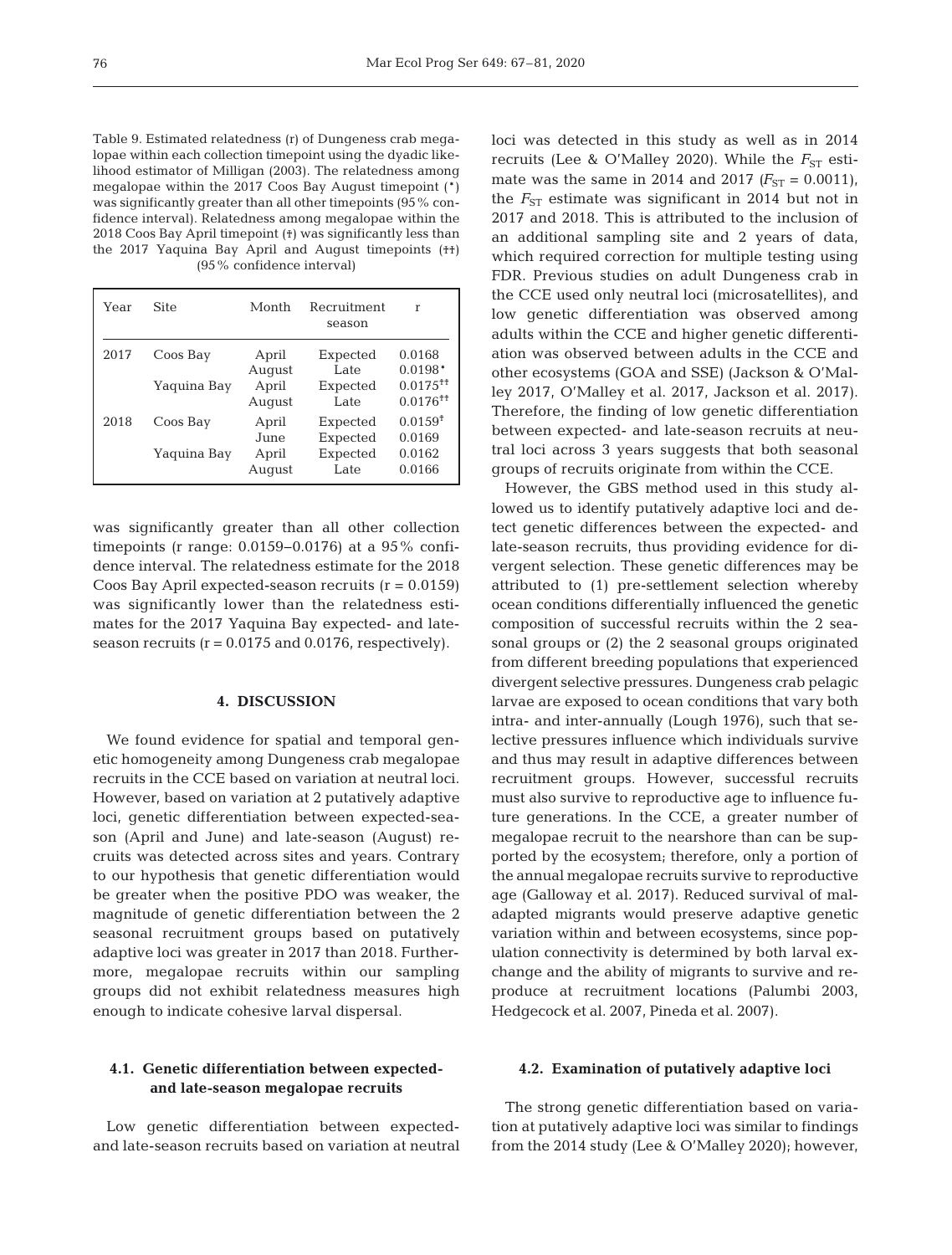the 2 putatively adaptive loci identified in the 2014 study were different from the 2 loci identified among the 2017 and 2018 megalopae recruits. While these loci might be located in the same region of the genome, we cannot confirm this without a reference genome. The difference in putatively adaptive loci between the studies may be due to the use of a reduced-representation sequencing approach (i.e. GBS), as well as 'stacks' de novo alignment (Catchen et al. 2011, Catchen et al. 2013). While this is a costeffective method of loci discovery in species without a reference genome, it is not specifically designed to identify the same loci across different experiments (Andrews et al. 2016).

Outlier loci identified in genome-wide scans do not necessarily represent adaptive loci (Shafer et al. 2015), and the lack of reference genomes for crustaceans makes it difficult to annotate outlier loci (Rotllant et al. 2018). However, 1 putatively adaptive locus (CLocus\_24; Table S5) matched a SOX-1-like transcription factor in Pacific white shrimp (Zhang et al. 2019). In humans, SOX-1 is a transcription factor involved in regulating embryonic development (NCBI Gene ID: 6656). Interestingly, the development timing differs between expected- and lateseason recruits (Rasmuson 2013, Shanks 2013). This could support the hypotheses that (1) the late-season recruits originate from a northern ecosystem, given that hatch timing differs between northern and southern ecosystems (Rasmuson 2013) or (2) the lateseason recruits represent megalopae with an extended PLD, and subsequently, a longer development time than expected-season recruits (Wild & Tasto 1983).

In Dungeness crab megalopae, sex cannot be determined morphologically. Therefore, the sex ratios in our samples were unknown, and it is possible that the putatively adaptive loci may represent sex-linked variation (Benestan et al. 2017). However, by using large sample sizes, randomly sampling megalopae at 2 sites and across 2 years, and then combining data in an inter-annual analysis, we reduced the potential of uneven sex ratios influencing genetic differentiation measurements.

# **4.3. Inter-annual differences among megalopae recruits**

Although intra-annual genetic differentiation based on putatively adaptive loci was observed within Dungeness crab recruits in both 2017 and 2018, the magnitude of genetic differentiation varied interannually. The results did not support our hypothesis that stronger intra-annual genetic differentiation would be detected in 2018 compared to 2017 due to ocean conditions. In contrast, genetic differentiation between the 2017 recruits was stronger  $(F_{ST}$  range = 0.3411−0.4209) than the genetic differentiation be tween the 2018 recruits  $(F_{ST} = 0.1124 - 0.2971)$ . This finding deviates from predictions based on ocean conditions which indicated greater potential for southward larval transport from the GOA or SSE to the CCE in 2018 than in 2017 (Shanks 2013).

Jackson et al. (2017) detected inter-annual variation in population genetic structure of adult Dungeness crabs sampled within the CCE based on neutral loci, and these findings were attributed to differences in ocean conditions (i.e. PDO, upwelling, and spring transition) during the PLD of each year-class. Similarly, the variation in magnitude of intra-annual genetic differentiation across years (2014, 2017, 2018) may be attributed to differences in ocean conditions (Lee & O'Malley 2020). When comparing ocean conditions, 2014 had the strongest positive PDO, weakest upwelling, and latest spring transition, followed by 2017 and then 2018 (Table 1). These 3 ocean parameters have been correlated with lower overall abundances of megalopae recruits in Coos Bay (Shanks & Roegner 2007, Shanks et al. 2010, Shanks 2013). True to the correlations, the total abundances of megalopae recruits in 2014 and 2017 were below average and the total abundance of megalopae recruits in 2018 was well above average. Based on these ocean conditions, we hypothesized that years with stronger positive PDOs would have the weakest intra-annual genetic differentiation due to a weaker southern-flowing California Current in the CCE, which would reduce southward larval transport of Dungeness crabs. However, the year with the strongest positive PDO (2014) had the highest intraannual genetic differentiation, and the year with the weakest positive PDO (2018) had the lowest genetic differentiation based on putatively adaptive loci. Since only years with positive PDOs were examined, future studies should examine negative PDO years to test if this pattern is consistent across different re gimes. Furthermore, other ocean conditions besides PDO likely influence larval dispersal, such as El Niño/Southern Oscillation (ENSO) events, which can strengthen the northward California Undercurrent and northward Davidson Current within the CCE (Lynn & Bograd 2002).

Few late-season Dungeness crab megalopae recruits were observed in 2018. In Coos Bay, only 1 late-season megalopa recruit was sampled while a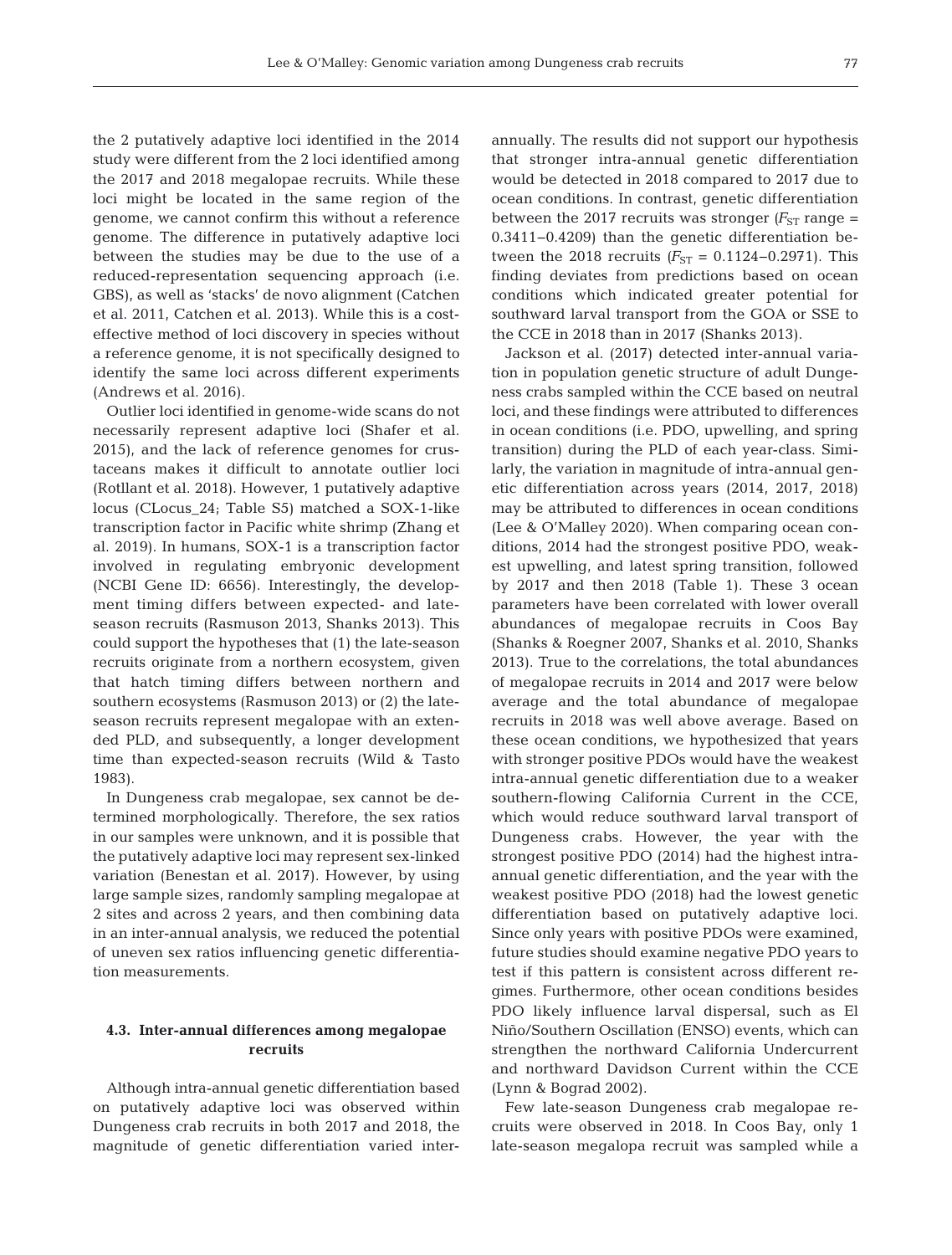few hundred were sampled in Yaquina Bay. Prior to 2018, the lowest number of late-season megalopae recruits recorded in Coos Bay during sampling years spanning both expected-season and late-season time periods (16 yr dataset) was just over 3000 megalopae in 2016 (Shanks & Roegner 2007, Shanks et al. 2010, Shanks 2013, 2019, Rasmuson & Shanks 2020, A. Shanks unpubl. data). Our results suggest that local ocean conditions may have differed between the 2 sites (Hickey & Banas 2003), or that regional ocean conditions (e.g. PDO) limited the southward transport distance of pelagic larvae via the California Current (Coos Bay is 144 km south of Yaquina Bay). Interestingly, the 2018 late-season recruits in Yaquina Bay were genetically differentiated from the lateseason recruits in 2017 (both Coos and Yaquina Bays), a finding that may be attributed to differences in larval dispersal distances between years.

The inclusion of a second expected-season timepoint (June) in Coos Bay in 2018 provided an opportunity to further test the hypothesis that intra-annual genetic differentiation exists specifically between the expected- and late-season groups based on life history timing. Based on our hypothesis, any megalopae recruits sampled from April through July (expected-season) should be genetically similar to each other yet genetically different from late-season recruits (August through September). In 2018, the expected-season April (Yaquina and Coos Bays) and June (Coos Bay) megalopae recruits were not genetically differentiated based on variation at putatively adaptive loci, but they were all genetically differentiated from the late-season August 2018 recruits in Yaquina Bay. The genetic similarity between April and June recruits provides evidence against the alternative hypothesis that any 2 collections of megalopae recruits sampled on different days throughout the season are genetically differentiated. Furthermore, despite differences in megalopae recruitment abundances between Coos Bay and Yaquina Bay in 2018, seasonal genetic differentiation was still ob served across both sites.

## **4.4. Relatedness of megalopae recruits**

Offspring from a female Dungeness crab are re leased together but influenced by ocean conditions during the long PLD prior to recruitment (Wild & Tasto 1983, Rasmuson 2013). Therefore, larval ecology suggests that cohesive larval dispersal of related individuals (kin) is less likely because of larval mixing within the water column (Victor 1984, Selkoe et al. 2008). However, kinship aggregation has been documented in several other marine species with long PLDs using genetic relatedness measures (Iacchei et al. 2013, Adrian et al. 2017, Riquet et al. 2017), and higher than expected relatedness has been observed among adult Dungeness crab at several locations within the CCE (Jackson et al. 2017). We hypothesized that related megalopae would be observed within collection timepoints, indicating that Dungeness crab pelagic larvae exhibit cohesive larval dispersal. However, the relatedness analysis of the 2017 and 2018 megalopae indicated that Dungeness crab megalopae recruits did not exhibit cohesive larval dispersal. Additionally,  $N_b$  was not notably reduced within collection timepoints or years.

# **4.5. Changing ocean conditions and implications for the fishery**

With our findings of neutral genetic homogeneity and evidence for divergent selection, we cannot reject our hypothesis that late-season recruits represent larvae from a northern ecosystem (SSE or GOA) (Shanks 2013). However, further evidence is needed to confirm the origin of the late-season recruits, such as genetic assignment of CCE megalopae recruits to adult samples from northern ecosystems or development of biophysical models. Moreover, our results suggest that the timing of Dungeness crab life history events in the CCE should be studied more thoroughly to better understand temporal differences ob served among recruits. The late-season recruits may represent a group of megalopae with an extended PLD, a longer developmental timing, or a later hatching time (Wild & Tasto 1983). More importantly, phenology of marine species life histories are shifting with changing ocean conditions (Asch 2015). Documenting life history and developmental changes in Dungeness crab remains important to the management of the fishery. Currently, the CCE Dungeness crab commercial fishery is managed under the 3-S system whereby only males of a specific size are harvested during a defined season (Rasmuson 2013). This management strategy assumes that males have the opportunity to reproduce at least once before being harvested. Moreover, it is estimated that in the last 2 decades, an average of 79% of legal sized males were harvested each year in the CCE (Richerson et al. 2020). Under this management strategy, it is important to maintain a current and complete understanding of the timing of maturation, mating, and development of this species.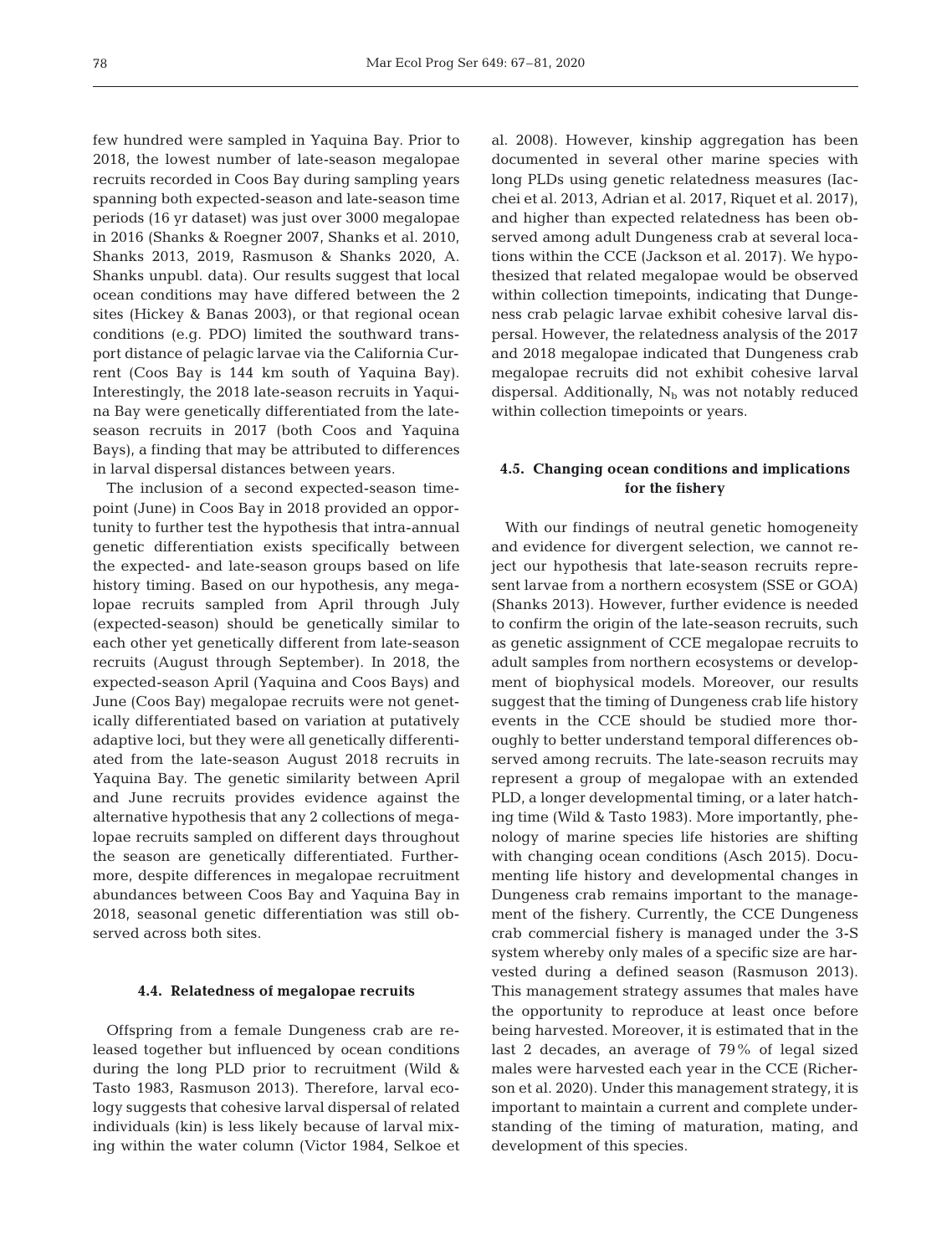The Dungeness crab megalopae recruitment abundance and timing patterns in 2018 were anomalous. Considering data collected over the past 2 decades, 2018 had the highest number of recruits ever observed and was the first time a negligible number of late-season recruits was observed in Coos Bay (Shanks & Roegner 2007, Shanks et al. 2010, Shanks 2013, 2019, A. Shanks unpubl. data). Lower abundances of late-season recruits are often observed in years with stronger positive PDOs, which is hypothesized to be attributed to weaker southward transport by the California Current (Shanks 2013). However, 2017 had a stronger positive PDO than 2018, but more late-season recruits. Moreover, greater intraannual genetic differentiation was observed in 2017 than 2018, contrary to the observed ocean conditions. Considering the timing of Dungeness crab life history, the megalopae recruiting within the CCE during the marine heatwave and ENSO events of 2015−2016 (i.e. 'the Blob'; Peterson et al. 2017) composed a majority of the breeding population for the 2018 megalopae recruits. This may have impacted the recruits (either through physical oceanography, ecological conditions, or physiological tolerance of the species) and thus resulted in atypical patterns. With changing ocean conditions, it is becoming important to understand genetic variation, between and within ecosystems, due to selective pressures such as increasing water temperatures and marine heat waves.

The complex relationship between larval dispersal and ocean conditions during the PLD is still poorly understood. Future studies combining genetic analyses with physical transport models (Segura-García et al. 2019) or oceanographic models (Norton et al. 2020) may be informative toward understanding why both intra- and inter-annual differences in Dungeness crab megalopae were observed based on variation at putatively adaptive loci. Here, we examined a vulnerable early life history stage of a marine species in the context of larval dispersal and 3 well-studied ocean parameters (i.e. PDO, upwelling, and spring transition) (Shanks & Roegner 2007, Shanks et al. 2010, Shanks 2013); however, other ocean parameters impact Dungeness crab larvae (e.g. temperature, salinity, dissolved oxygen, nutrients, nitrate, chlorophyll) (Miller et al. 2016, Bednaršek et al. 2020, Norton et al. 2020). Future studies implementing interdisciplinary approaches to examine an array of physical, biological, chemical, and ecological variables would be informative (Bashevkin et al. 2020), since Dungeness crab population connectivity is shaped by both larval dispersal and survival of recruits to reproductive age. With changing ocean conditions, it is likely that atypical patterns in larval dispersal and larval recruitment will be observed more often. Variations in larval recruits due to changing ocean conditions may eventually impact fishery harvests, fishery-reliant communities, and the Dungeness crab industry. Therefore, studying this vulnerable, early life history stage is vital to understanding population connectivity within this socially and economically valuable marine species.

*Data accessibility*. Sequence data are archived in NCBI SRA, BioProject accession: PRJNA587891.

*Acknowledgements*. We thank Alan Shanks and the members of the Shanks Lab at the Oregon Institute of Marine Biology, University of Oregon, for providing the Coos Bay megalopae samples and light trap abundance data for this study. We also thank Oregon State University's Center of Genome Research and Biocomputing for preparing and sequencing our megalopae samples. Special thanks to the members of the State Fisheries Genomics Lab at Hatfield Marine Science Center for providing valuable guidance throughout this project. This study was funded by NSF-NRT award 1545188 ('Risk and uncertainty quantification and communication in marine science and policy'), the Oregon Sea Grant Robert E. Malouf Marine Studies Scholarship (grant NA14OAR4170064 and project E/INT-157), the Hatfield Marine Science Center Mamie Markham Research Award, the Hatfield Marine Science Center Bill Wick Fisheries award, and the Oregon Department of Fish and Wildlife Marine Reserve Graduate Student Scholarship. The statements, findings, conclusions, and recommendations are those of the authors and do not necessarily reflect the views of these funders. All applicable international, national, and institutional guidelines for the care and use of animals were followed.

#### LITERATURE CITED

- [Adrian AJ, Lack CE, Kamel SJ \(2017\) Kin aggregations oc](https://doi.org/10.3354/meps12361)  cur in eastern oyster *Crassostrea virginica* reefs despite limited regional genetic differentiation. Mar Ecol Prog Ser 584:79-90
- [Altschul SF, Gish W, Miller W, Myers EW, Lipman DJ \(1990\)](https://doi.org/10.1016/S0022-2836(05)80360-2) Basic local alignment search tool. J Mol Biol 215: 403−410
	- Anderson EC (2018) Whoa: evaluation of genotyping error in genotype by sequencing data. https://github.com/ eriqande/whoa (accessed 1 Dec 2018)
- [Andrews KR, Good JM, Miller MR, Luikart G, Hohenlohe](https://doi.org/10.1038/nrg.2015.28) PA (2016) Harnessing the power of RADseq for ecological and evolutionary genomics. Nat Rev Genet 17:81-92
- [Angeloni F, Wagemaker N, Vergeer P, Ouborg J \(2012\)](https://doi.org/10.1111/j.1752-4571.2011.00217.x) Genomic toolboxes for conservation biologists. Evol Appl 5: 130−143
- [Asch RG \(2015\) Climate change and decadal shifts in the](https://doi.org/10.1073/pnas.1421946112) phenology of larval fishes in the California Current ecosystem. Proc Natl Acad Sci USA 112: E4065−E4074
- [Bashevkin SM, Dibble CD, Dunn RP, Hollarsmith JA, Ng G,](https://doi.org/10.1002/ecs2.3015) Satterthwaite EV, Morgan SG (2020) Larval dispersal in a changing ocean with an emphasis on upwelling regions. Ecosphere 11:e03015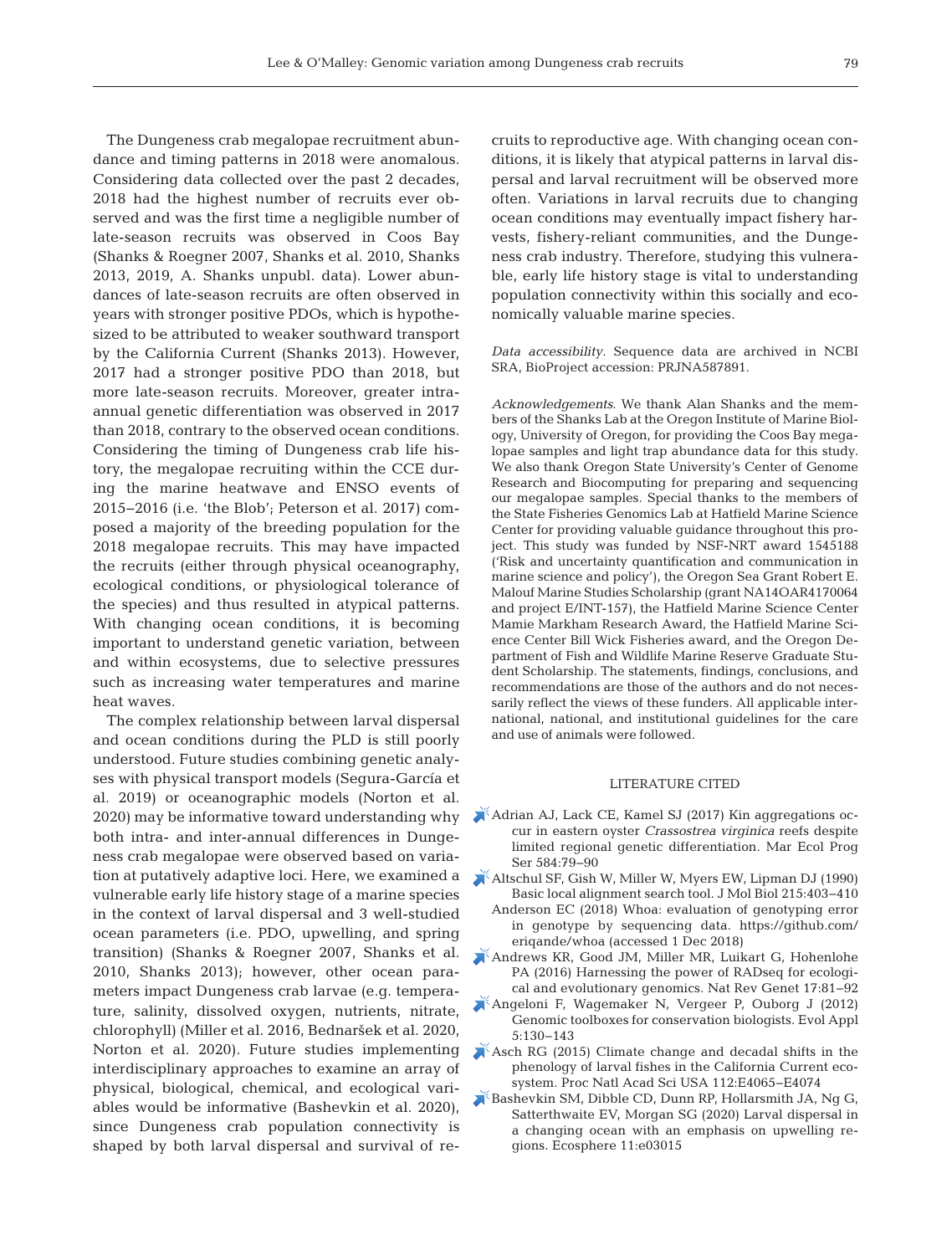- [Bednaršek N, Feely RA, Beck MW, Alin SR and others](https://doi.org/10.1016/j.scitotenv.2020.136610) (2020) Exoskeleton dissolution with mechanoreceptor damage in larval Dungeness crab related to severity of present-day ocean acidification vertical gradients. Sci Total Environ 716: 136610
- [Benestan L, Moore JS, Sutherland BJG, Le Luyer J and oth](https://doi.org/10.1111/mec.14217)ers (2017) Sex matters in massive parallel sequencing: evidence for biases in genetic parameter estimation and investigation of sex determination systems. Mol Ecol 26: 6767−6783
- [Bograd SJ, Schroeder I, Sarkar N, Qiu X, Sydeman WJ,](https://doi.org/10.1029/2008GL035933) Schwing FB (2009) Phenology of coastal upwelling in the California Current. Geophys Res Lett 36: L01602
- [Catchen JM, Amores A, Hohenlohe P, Cresko W, Postleth](https://doi.org/10.1534/g3.111.000240)wait JH (2011) Stacks: building and genotyping loci de novo from short-read sequences. G3 (Bethesda) 1: 171−182
- [Catchen J, Hohenlohe PA, Bassham S, Amores A, Cresko](https://doi.org/10.1111/mec.12354) WA (2013) Stacks: an analysis tool set for population genomics. Mol Ecol 22: 3124−3140
- [Checkley DM, Barth JA \(2009\) Patterns and processes in the](https://doi.org/10.1016/j.pocean.2009.07.028) California Current System. Prog Oceanogr 83:49-64
- [Cowen RK, Sponaugle S \(2009\) Larval dispersal and marine](https://doi.org/10.1146/annurev.marine.010908.163757) population connectivity. Annu Rev Mar Sci 1: 443−466
- [Cowen RK, Gawarkiewicz G, Pineda J, Thorrold SR, Werner](https://doi.org/10.5670/oceanog.2007.26) FE (2007) Population connectivity in marine systems an overview. Oceanography 20: 14−21
- [Danecek P, Auton A, Abecasis G, Albers CA and others](https://doi.org/10.1093/bioinformatics/btr330) (2011) The variant call format and VCFtools. Bioinformatics 27:2156-2158
- [Diamond N, Hankin DG \(1985\) Movements of adult female](https://doi.org/10.1139/f85-116) Dungeness crabs (*Cancer magister*) in northern California based on tag recoveries. Can J Fish Aquat Sci 42: 919−926
- [Do C, Waples RS, Peel D, Macbeth GM, Tillett BJ, Oven](https://doi.org/10.1111/1755-0998.12157)den JR (2014) NeEstimator v2: re-implementation of software for the estimation of contemporary effective population size *(Ne*) from genetic data. Mol Ecol Resour 14: 209−214
- [Elshire RJ, Glaubitz JC, Sun Q, Poland JA, Kawamoto K,](https://doi.org/10.1371/journal.pone.0019379) Buckler ES, Mitchell SE (2011) A robust, simple genotyping-by-sequencing (GBS) approach for high diversity species. PLOS ONE 6:e19379
- [Flanagan SP, Jones AG \(2017\) Constraints on the](https://doi.org/10.1093/jhered/esx048)  $F_{ST}$ heterozygosity outlier approach. J Hered 108:561–573
- $\blacktriangleright$  [Foll M, Gaggiotti O \(2008\) A genome-scan method to iden](https://doi.org/10.1534/genetics.108.092221)tify selected loci appropriate for both dominant and codominant markers: a Bayesian perspective. Genetics 180: 977−993
- [Gagnaire PA, Broquet T, Aurelle D, Viard F and others](https://doi.org/10.1111/eva.12288) (2015) Using neutral, selected, and hitchhiker loci to as sess connectivity of marine populations in the genomic era. Evol Appl 8: 769−786
- [Galloway AW, Shanks AL, Groth S, Marion SR, Thurber AR](https://doi.org/10.1002/ecy.1740) (2017) Massive crab recruitment events to the shallow subtidal zone. Ecology 98: 1468−1470
- [Goudet J \(2005\) Hierfstat, a package for R to compute and](https://doi.org/10.1111/j.1471-8286.2004.00828.x) test hierarchical *F*-statistics. Mol Ecol Notes 5: 184−186
- Grosberg R, Cunningham CW (2001) Genetic structure in the sea: from populations to communities. In: Bertness MD, Gains SD, Hay ME (eds) Marine community ecology. Sinauer, Sunderland, MA, p 61−84
- [Hedgecock D, Barber PH, Edmands S \(2007\) Genetic ap](https://doi.org/10.5670/oceanog.2007.30)  proaches to measuring connectivity. Oceanography 20: 70−79
- $\blacktriangleright$  [Hellberg ME \(2009\) Gene flow and isolation among popula](https://doi.org/10.1146/annurev.ecolsys.110308.120223)tions of marine animals. Annu Rev Ecol Evol Syst 40: 291−310
	- Hellberg ME, Burton RS, Neigel JE, Palumbi SR (2002) Genetic assessment of connectivity among marine populations. Bull Mar Sci 70: 273−290
- [Hickey BM, Banas NS \(2003\) Oceanography of the US](https://doi.org/10.1007/BF02803360) Pacific Northwest coastal ocean and estuaries with application to coastal ecology. Estuaries 26: 1010−1031
	- Hildenbrand K, Gladics A, Eder B (2011) Crab tagging study: adult male Dungeness crab (Metacarcinus magis*ter*) movements near Reedsport, Oregon from a fisheries collaborative mark−recapture study. Oregon Wave Ener gy Trust, Portland, OR
- [Iacchei M, Ben-Horin T, Selkoe KA, Bird CE, García-](https://doi.org/10.1111/mec.12341)Rodríguez FJ, Toonen RJ (2013) Combined analyses of kinship and  $F_{ST}$  suggest potential drivers of chaotic genetic patchiness in high gene-flow populations. Mol Ecol 22: 3476−3494
- [Jackson TM, O'Malley KG \(2017\) Comparing genetic con](https://doi.org/10.1007/s00227-017-3152-7)nectivity among Dungeness crab (*Cancer magister*) inhabiting Puget Sound and coastal Washington. Mar Biol 164: 123
	- Jackson TM, Roegner GC, O'Malley KG (2017) Evidence for interannual variation in genetic structure of Dungeness crab (*Cancer magister*) along the California Current System. Mol Ecol 27: 352−368
	- JISAO (Joint Institute for the Study of the Atmosphere and Ocean) (2019) PDO Index. http://research.jisao. washington.edu/pdo/PDO.latest.txt (accessed 1 Mar 2019)
- [Jombart T, Devillard S, Balloux F \(2010\) Discriminant ana](https://doi.org/10.1186/1471-2156-11-94)  lysis of principal components: a new method for the analysis of genetically structured populations. BMC Genet 11:94
- [Keister JE, Di Lorenzo E, Morgan CA, Combes V, Peterson](https://doi.org/10.1111/j.1365-2486.2010.02383.x) WT (2011) Zooplankton species composition is linked to ocean transport in the Northern California Current. Glob Change Biol 17:2498-2511
- [Kelly RP, Palumbi SR \(2010\) Genetic structure among 50](https://doi.org/10.1371/journal.pone.0008594) species of the northeastern Pacific rocky intertidal community. PLOS ONE 5:e8594
- [Kool JT, Moilanen A, Treml EA \(2013\) Population connectiv](https://doi.org/10.1007/s10980-012-9819-z)ity: recent advances and new perspectives. Landsc Ecol 28: 165−185
- [Lee EMJ, O'Malley KG \(2020\) Big fishery, big data, and little](https://doi.org/10.3389/fmars.2019.00836) crabs:using genomic methods to examine the seasonal recruitment patterns of early life stage Dungeness crab (*Cancer magister*) in the California Current Ecosystem. Front Mar Sci 6:836
- [Li YH, Wang HP \(2017\) Advances of genotyping-by-sequen](https://doi.org/10.1007/s11160-017-9473-2)cing in fisheries and aquaculture. Rev Fish Biol Fish 27: 535−559
	- Lough RG (1976) Larval dynamics of Dungeness crab, *Cancer magister,* off the central Oregon coast, 1970-11. Fish Bull 74: 353−376
- [Lowe WH, Allendorf FW \(2010\) What can genetics tell us](https://doi.org/10.1111/j.1365-294X.2010.04688.x) about population connectivity? Mol Ecol 19: 3038−3051
- [Lynn RJ, Bograd SJ \(2002\) Dynamic evolution of the 1997−](https://doi.org/10.1016/S0079-6611(02)00043-5) 1999 El Niño−La Niña cycle in the southern California Current system. Prog Oceanogr 54:59-75
	- Marko PB, Hart MW (2018) Genetic analysis of larval dispersal, gene flow, and connectivity. In:Carrier TJ, Reitzel AM, Heyland A (eds) Evolutionary ecology of marine invertebrate larvae. Oxford University Press, Oxford, p 165−166
- [Miller JJ, Maher M, Bohaboy E, Friedman CS, McElhany P](https://doi.org/10.1007/s00227-016-2883-1)